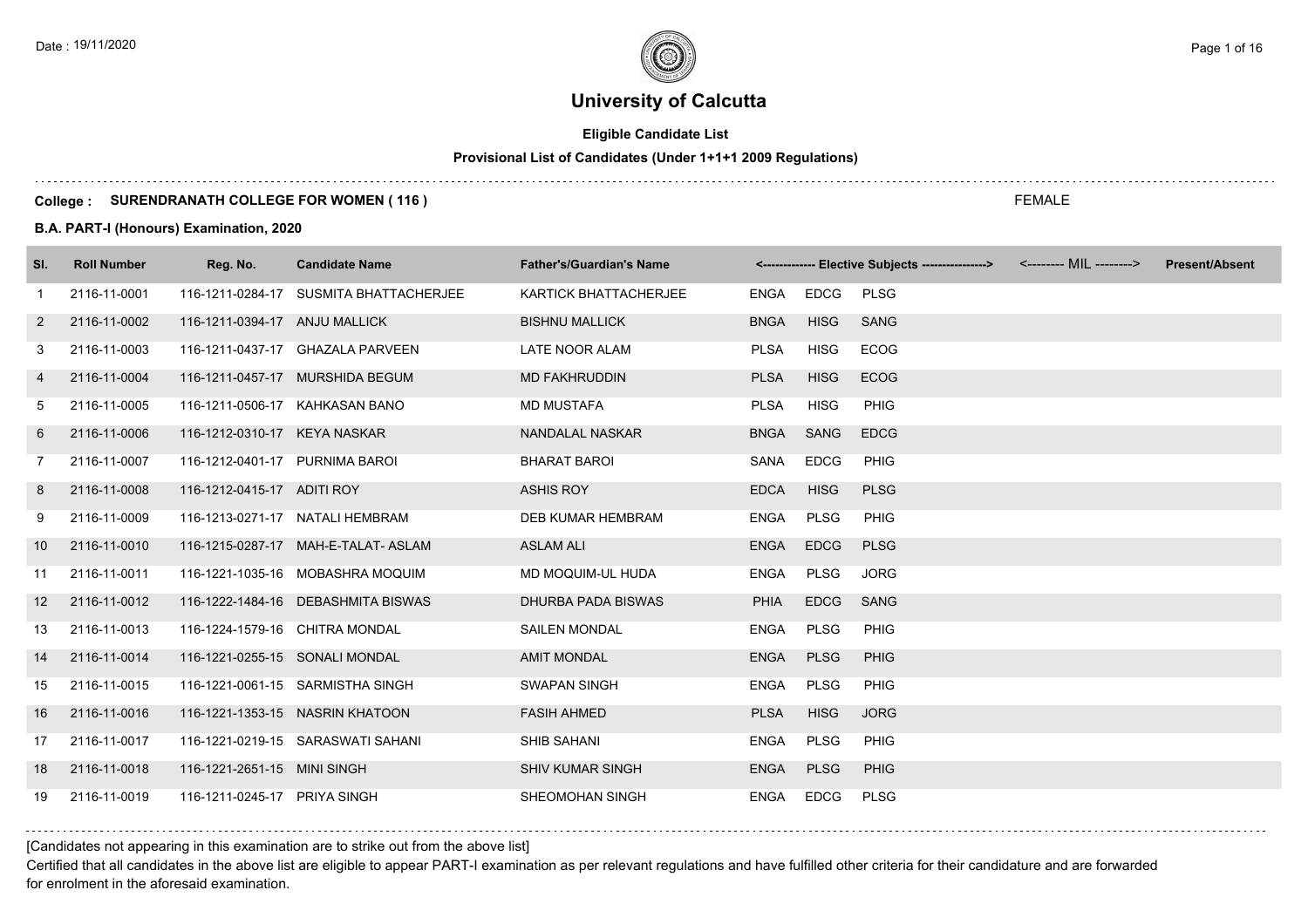# **Eligible Candidate List**

# **Provisional List of Candidates (Under 1+1+1 2009 Regulations)**

#### **College : SURENDRANATH COLLEGE FOR WOMEN ( 116 )**

#### **B.A. PART-I (Honours) Examination, 2020**

| SI. | <b>Roll Number</b> | Reg. No.                       | <b>Candidate Name</b>                | <b>Father's/Guardian's Name</b> |             |             | <-------------- Elective Subjects ----------------> | <-------- MIL --------> | <b>Present/Absent</b> |
|-----|--------------------|--------------------------------|--------------------------------------|---------------------------------|-------------|-------------|-----------------------------------------------------|-------------------------|-----------------------|
| 20  | 2116-11-0020       | 116-1211-0248-17 ZARNAIN AMIL  |                                      | <b>MD AMIL</b>                  | ENGA        | <b>HISG</b> | <b>JORG</b>                                         |                         |                       |
| 21  | 2116-11-0021       | 116-1211-0277-17 ANITA YADAV   |                                      | <b>RAMSUNDAR YADAV</b>          | ENGA        | PLSG        | <b>EDCG</b>                                         |                         |                       |
| 22  | 2116-11-0022       | 116-1211-0319-17 ANTARA SINGH  |                                      | PROMOD SINGH                    | <b>BNGA</b> | <b>PLSG</b> | <b>SANG</b>                                         |                         |                       |
| 23  | 2116-11-0023       | 116-1211-0333-17 SOUMITA DAS   |                                      | KABLU DAS                       | <b>BNGA</b> | <b>HISG</b> | GEOG                                                |                         |                       |
| 24  | 2116-11-0024       |                                | 116-1211-0338-17 ANINDITA GHOSH      | <b>PRADIP GHOSH</b>             | BNGA SANG   |             | <b>EDCG</b>                                         |                         |                       |
| 25  | 2116-11-0025       |                                | 116-1211-0398-17 ANITA BHATTACHARJEE | <b>ASHIM BHATTACHARJEE</b>      | <b>BNGA</b> | <b>HISG</b> | SANG                                                |                         |                       |
| 26  | 2116-11-0026       |                                | 116-1211-0505-17 MOMINA KHATOON      | ABDUL AZIZ                      | <b>PLSA</b> | <b>HISG</b> | <b>PHIG</b>                                         |                         |                       |
| 27  | 2116-11-0027       |                                | 116-1211-0514-17 SEEBA KHATOON       | MD MUKHTAR KHAN                 | <b>EDCA</b> | <b>HISG</b> | <b>PLSG</b>                                         |                         |                       |
| 28  | 2116-11-0028       |                                | 116-1211-0520-17 TAMANNA PARVEEN     | MD MAHMOOD ALAM                 | <b>HISA</b> | <b>URDG</b> | <b>PLSG</b>                                         |                         |                       |
| 29  | 2116-11-0029       |                                | 116-1211-0541-17 PRATHNA KUMARI SHAW | <b>ASHOK SHAW</b>               | <b>PLSA</b> | <b>HISG</b> | <b>ECOG</b>                                         |                         |                       |
| 30  | 2116-11-0030       | 116-1211-0857-17 PINKY PRASAD  |                                      | <b>PAWAN PRASAD</b>             | <b>PLSA</b> | <b>HISG</b> | <b>PHIG</b>                                         |                         |                       |
| 31  | 2116-11-0031       |                                | 116-1211-0860-17 NABANITA HAZRA      | NARUGOPAL HAZRA                 | <b>PLSA</b> | <b>HISG</b> | <b>PHIG</b>                                         |                         |                       |
| 32  | 2116-11-0032       | 116-1211-0861-17 SHAGUFTA NAAZ |                                      | <b>SHAKIL AHMED</b>             | <b>ENGA</b> | <b>HISG</b> | <b>PLSG</b>                                         |                         |                       |
| 33  | 2116-11-0033       | 116-1212-0256-17 RUTH BALA     |                                      | PARITOSH BALA                   | ENGA        | PLSG        | PHIG                                                |                         |                       |
| 34  | 2116-11-0034       | 116-1212-0286-17 SAMPA MONDAL  |                                      | <b>NIRMAL MONDAL</b>            | <b>ENGA</b> | <b>HISG</b> | <b>PLSG</b>                                         |                         |                       |
| 35  | 2116-11-0035       |                                | 116-1212-0292-17 PURNIMA MANDAL      | ANADI KRISHNA MANDAL            | ENGA        | EDCG        | <b>PLSG</b>                                         |                         |                       |
| 36  | 2116-11-0036       |                                | 116-1212-0327-17 PINKI PRAMANICK     | <b>BIVASH PRAMANICK</b>         | <b>BNGA</b> | SANG        | <b>EDCG</b>                                         |                         |                       |
| 37  | 2116-11-0037       | 116-1212-0388-17 SNEHA MANDAL  |                                      | <b>SANATAN MANDAL</b>           | ENGA        | EDCG        | <b>JORG</b>                                         |                         |                       |
| 38  | 2116-11-0038       | 116-1212-0482-17 DIPIKA GAYEN  |                                      | <b>MIHIR GAYEN</b>              | <b>HISA</b> | <b>PLSG</b> | <b>BNGG</b>                                         |                         |                       |

[Candidates not appearing in this examination are to strike out from the above list]

Certified that all candidates in the above list are eligible to appear PART-I examination as per relevant regulations and have fulfilled other criteria for their candidature and are forwarded for enrolment in the aforesaid examination.

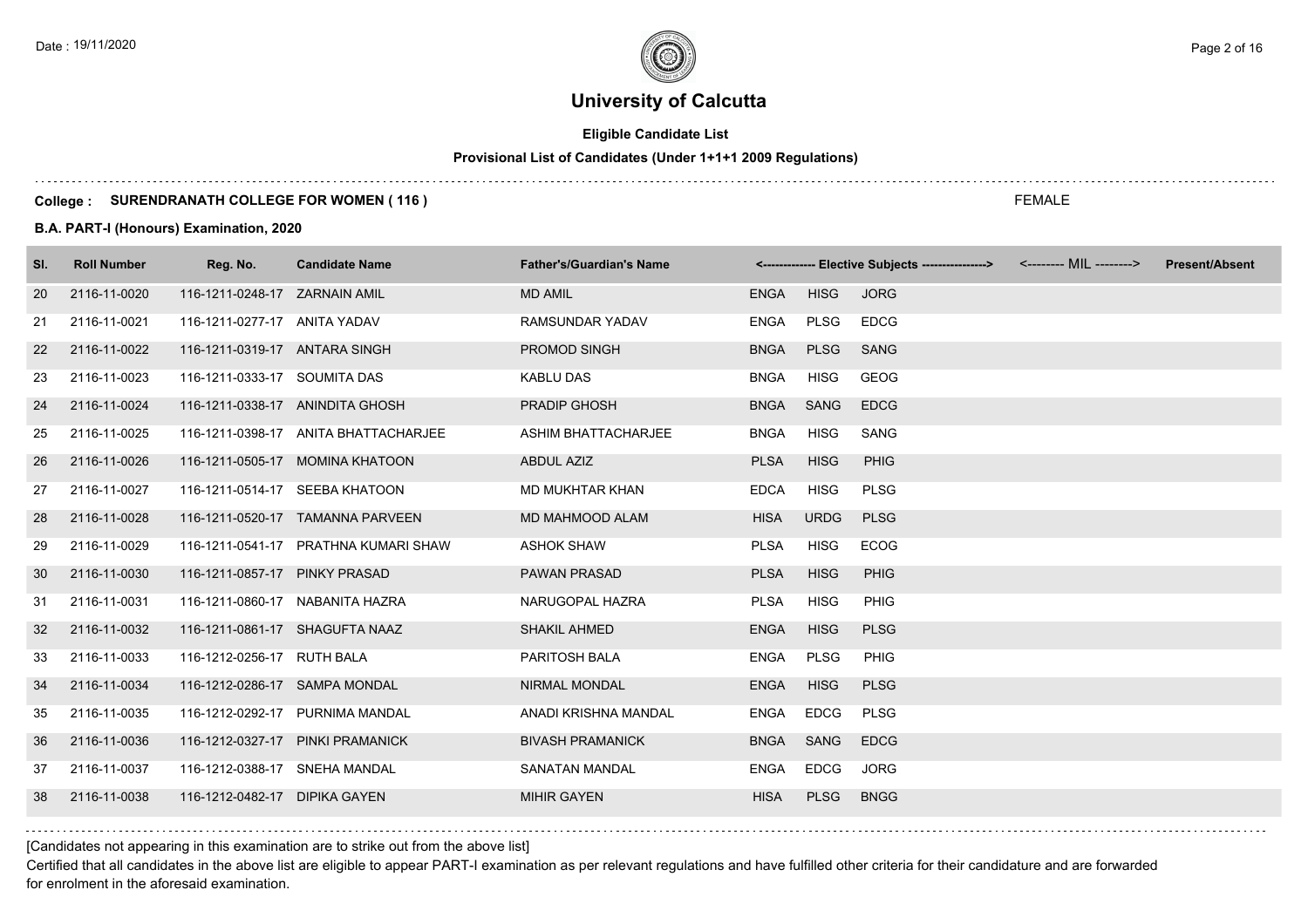# **Eligible Candidate List**

# **Provisional List of Candidates (Under 1+1+1 2009 Regulations)**

#### **College : SURENDRANATH COLLEGE FOR WOMEN ( 116 )**

#### **B.A. PART-I (Honours) Examination, 2020**

| SI. | <b>Roll Number</b> | Reg. No.                       | <b>Candidate Name</b>                | <b>Father's/Guardian's Name</b> |             |             | <-------------- Elective Subjects ----------------> |             |             | <b>Present/Absent</b> |
|-----|--------------------|--------------------------------|--------------------------------------|---------------------------------|-------------|-------------|-----------------------------------------------------|-------------|-------------|-----------------------|
| 39  | 2116-11-0039       | 116-1213-0379-17 ANAMIKA MANDI |                                      | SHYAM SUNDAR MANDI              | ENGA        | <b>HISG</b> | <b>JORG</b>                                         |             |             |                       |
| 40  | 2116-11-0040       |                                | 116-1214-0265-17 ARUNDHATI GHOSH     | <b>SISIR KUMAR GHOSH</b>        | <b>ENGA</b> | <b>HISG</b> | <b>JORG</b>                                         |             |             |                       |
| 41  | 2116-11-0041       | 116-1215-0251-17 SANA SHAUKAT  |                                      | LATE SHAUKAT IMAM               | <b>ENGA</b> | <b>HISG</b> | <b>PLSG</b>                                         | <b>URDM</b> | <b>ENGC</b> |                       |
| 42  | 2116-11-0042       | 116-1215-0461-17 RABIA KHATOON |                                      | LATE MD ISLAM                   | <b>PLSA</b> | <b>HISG</b> | <b>ECOG</b>                                         |             |             |                       |
| 43  | 2116-11-0043       | 116-1215-0495-17 HENA PARVEEN  |                                      | MD EKRAMUL HASSAN               | <b>HISA</b> | <b>PLSG</b> | <b>URDG</b>                                         |             |             |                       |
| 44  | 2116-11-0044       |                                | 116-1221-0074-16 TANUSREE SHAW       | <b>SANJAY SHAW</b>              | <b>BNGA</b> | SANG        | <b>EDCG</b>                                         |             |             |                       |
| 45  | 2116-11-0045       |                                | 116-1221-0088-16 RUPANJALI BANERJEE  | <b>RATHIN BANERJEE</b>          | <b>JORA</b> | <b>BNGG</b> | <b>PLSG</b>                                         |             |             |                       |
| 46  | 2116-11-0046       | 116-1221-0142-16 SUDESHNA DEY  |                                      | ARUN KUMAR DEY                  | <b>JORA</b> | <b>BNGG</b> | <b>PLSG</b>                                         |             |             |                       |
| 47  | 2116-11-0047       | 116-1221-0379-16 UMME AIMAN    |                                      | <b>MD ALAUDDIN</b>              | <b>ENGA</b> | PLSG        | <b>JORG</b>                                         |             |             |                       |
| 48  | 2116-11-0048       |                                | 116-1221-0458-16 NIKKI KUMARI SHARMA | <b>BISWAKARMA SHARMA</b>        | <b>ENGA</b> | SOCG        | <b>PHIG</b>                                         |             |             |                       |
| 49  | 2116-11-0049       | 116-1221-0469-16 ZEBA NAAZ     |                                      | MD MURSHID ALAM                 | <b>ENGA</b> | <b>PLSG</b> | PHIG                                                |             |             |                       |
| 50  | 2116-11-0050       |                                | 116-1221-0560-16 PUNAM SUTRADHAR     | <b>SRIKANTA SUTRADHAR</b>       | <b>ENGA</b> | <b>PLSG</b> | <b>PHIG</b>                                         |             |             |                       |
| 51  | 2116-11-0051       | 116-1221-0568-16 UZMA INTEKHAB |                                      | <b>INTEKHAB ALAM</b>            | <b>ENGA</b> | <b>PLSG</b> | <b>PHIG</b>                                         |             |             |                       |
| 52  | 2116-11-0052       |                                | 116-1221-0657-16 GULSHAN KHATOON     | <b>MD SHAMIM ANSARI</b>         | <b>ENGA</b> | <b>PLSG</b> | <b>PHIG</b>                                         |             |             |                       |
| 53  | 2116-11-0053       |                                | 116-1221-0688-16 SAIQUA PARVEEN      | PARVEZ ALAM                     | <b>PLSA</b> | <b>HISG</b> | PHIG                                                |             |             |                       |
| 54  | 2116-11-0054       |                                | 116-1221-0738-16 KHUSHBOO SHAW       | <b>RAJENDRA SHAW</b>            | <b>ENGA</b> | SOCG        | PHIG                                                |             |             |                       |
| 55  | 2116-11-0055       |                                | 116-1221-0940-16 NAHEED PARVEEN      | <b>MD NIZAM</b>                 | ENGA        | <b>PHIG</b> | <b>PLSG</b>                                         |             |             |                       |
| 56  | 2116-11-0056       | 116-1221-1034-16 SIMRAN PARVEZ |                                      | <b>MD PARVEZ</b>                | <b>ENGA</b> | <b>PLSG</b> | <b>JORG</b>                                         |             |             |                       |
| 57  | 2116-11-0057       |                                | 116-1221-1180-16 PAYEL DHRUBANSH     | KALICHARAN DHRUBANSH            | ENGA        | SOCG        | <b>PHIG</b>                                         |             |             |                       |

#### [Candidates not appearing in this examination are to strike out from the above list]

Certified that all candidates in the above list are eligible to appear PART-I examination as per relevant regulations and have fulfilled other criteria for their candidature and are forwarded for enrolment in the aforesaid examination.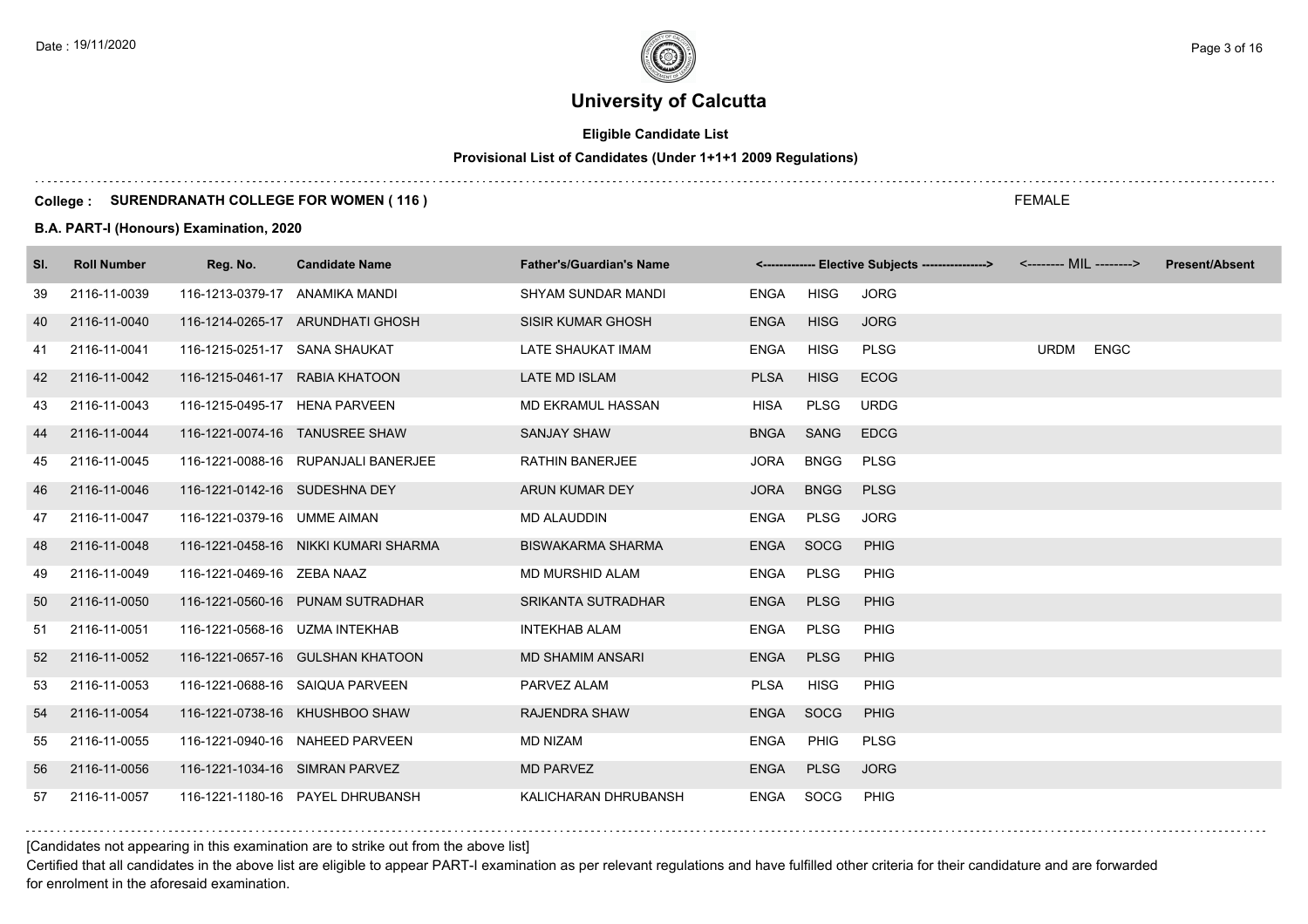# **Eligible Candidate List**

# **Provisional List of Candidates (Under 1+1+1 2009 Regulations)**

#### **College : SURENDRANATH COLLEGE FOR WOMEN ( 116 )**

#### **B.A. PART-I (Honours) Examination, 2020**

| SI. | <b>Roll Number</b> | Reg. No.                       | <b>Candidate Name</b>             | <b>Father's/Guardian's Name</b> |             |             | <------------- Elective Subjects ----------------> <-------- MIL --------> | <b>Present/Absent</b> |
|-----|--------------------|--------------------------------|-----------------------------------|---------------------------------|-------------|-------------|----------------------------------------------------------------------------|-----------------------|
| 58  | 2116-11-0058       | 116-1221-1274-16 SANA NAUSHAD  |                                   | <b>MD NAUSHAD</b>               | ENGA        | <b>PLSG</b> | <b>JORG</b>                                                                |                       |
| 59  | 2116-11-0059       | 116-1221-1286-16 AYESHA BEGUM  |                                   | <b>MD SHAFIQUE</b>              | <b>EDCA</b> | <b>HISG</b> | PHIG                                                                       |                       |
| 60  | 2116-11-0060       | 116-1221-1328-16 SINTHIYA SAHA |                                   | SOMNATH SAHA                    | <b>ENGA</b> | <b>PLSG</b> | PHIG                                                                       |                       |
| 61  | 2116-11-0061       | 116-1221-1497-16 PUJA DEBNATH  |                                   | <b>SANKAR DEBNATH</b>           | <b>BNGA</b> | <b>HISG</b> | SANG                                                                       |                       |
| 62  | 2116-11-0062       |                                | 116-1221-1759-16 SHAGUFTA PARVEEN | <b>MD SALAHUDDIN</b>            | <b>EDCA</b> | <b>HISG</b> | <b>URDG</b>                                                                |                       |
| 63  | 2116-11-0063       |                                | 116-1222-0045-16 BABITA KM PRASAD | <b>HANSO RAJ PRASAD</b>         | <b>PLSA</b> | HISG        | <b>JORG</b>                                                                |                       |
| 64  | 2116-11-0064       | 116-1222-0175-16 RIMA DAS      |                                   | <b>LAKSHMAN DAS</b>             | <b>BNGA</b> | SANG        | <b>EDCG</b>                                                                |                       |
| 65  | 2116-11-0065       | 116-1222-0189-16 RUMA MONDAL   |                                   | <b>MRITUNJOY MONDAL</b>         | <b>EDCA</b> | <b>HISG</b> | PHIG                                                                       |                       |
| 66  | 2116-11-0066       | 116-1222-0437-16 PUJA RANA     |                                   | <b>SANKAR RANA</b>              | <b>BNGA</b> | <b>HISG</b> | <b>SANG</b>                                                                |                       |
| 67  | 2116-11-0067       | 116-1222-0520-16 DEBANJITA DAS |                                   | SHAMBHU DAS                     | <b>BNGA</b> | <b>HISG</b> | SANG                                                                       |                       |
| 68  | 2116-11-0068       | 116-1222-1724-16 PUSPA MAHATO  |                                   | <b>MANIK MAHATO</b>             | <b>ENGA</b> | <b>PLSG</b> | <b>PHIG</b>                                                                |                       |
| 69  | 2116-11-0069       | 116-1224-1067-16 POOJA GHOSH   |                                   | <b>DULAL GHOSH</b>              | ENGA        | <b>PLSG</b> | PHIG                                                                       |                       |
| 70  | 2116-11-0070       |                                | 116-1225-1398-16 SADAF SALAUDDIN  | <b>MD SALAUDDIN</b>             | <b>HISA</b> | <b>PLSG</b> | <b>PHIG</b>                                                                |                       |
| 71  | 2116-11-0071       | 117-1121-0823-16 RITU DAS      |                                   | <b>GOUTAM DAS</b>               | <b>BNGA</b> | <b>EDCG</b> | SANG                                                                       |                       |
| 72  | 2116-11-0072       | 213-1221-0947-15 NISHA SHAW    |                                   | <b>BABLU SHAW</b>               | <b>ENGA</b> | <b>PLSG</b> | PHIG                                                                       |                       |
| 73  | 2116-11-0073       | 116-1221-0157-15 DEBANGEE DAS  |                                   | <b>DULAL DAS</b>                | ENGA        | <b>PLSG</b> | PHIG                                                                       |                       |
| 74  | 2116-11-0074       |                                | 116-1221-0187-15 MANISHA PRASAD   | <b>CHITTARANJAN PRASAD</b>      | <b>ENGA</b> | <b>PLSG</b> | PHIG                                                                       |                       |
| 75  | 2116-11-0075       | 116-1221-0277-15 KAINAT JAHAN  |                                   | <b>MD RAUF</b>                  | ENGA        | PLSG        | PHIG                                                                       |                       |
| 76  | 2116-11-0076       | 116-1221-1149-15 MOUMITA HAZRA |                                   | <b>MADAN HAZRA</b>              | <b>BNGA</b> | <b>HISG</b> | <b>SANG</b>                                                                |                       |

[Candidates not appearing in this examination are to strike out from the above list]

Certified that all candidates in the above list are eligible to appear PART-I examination as per relevant regulations and have fulfilled other criteria for their candidature and are forwarded for enrolment in the aforesaid examination.

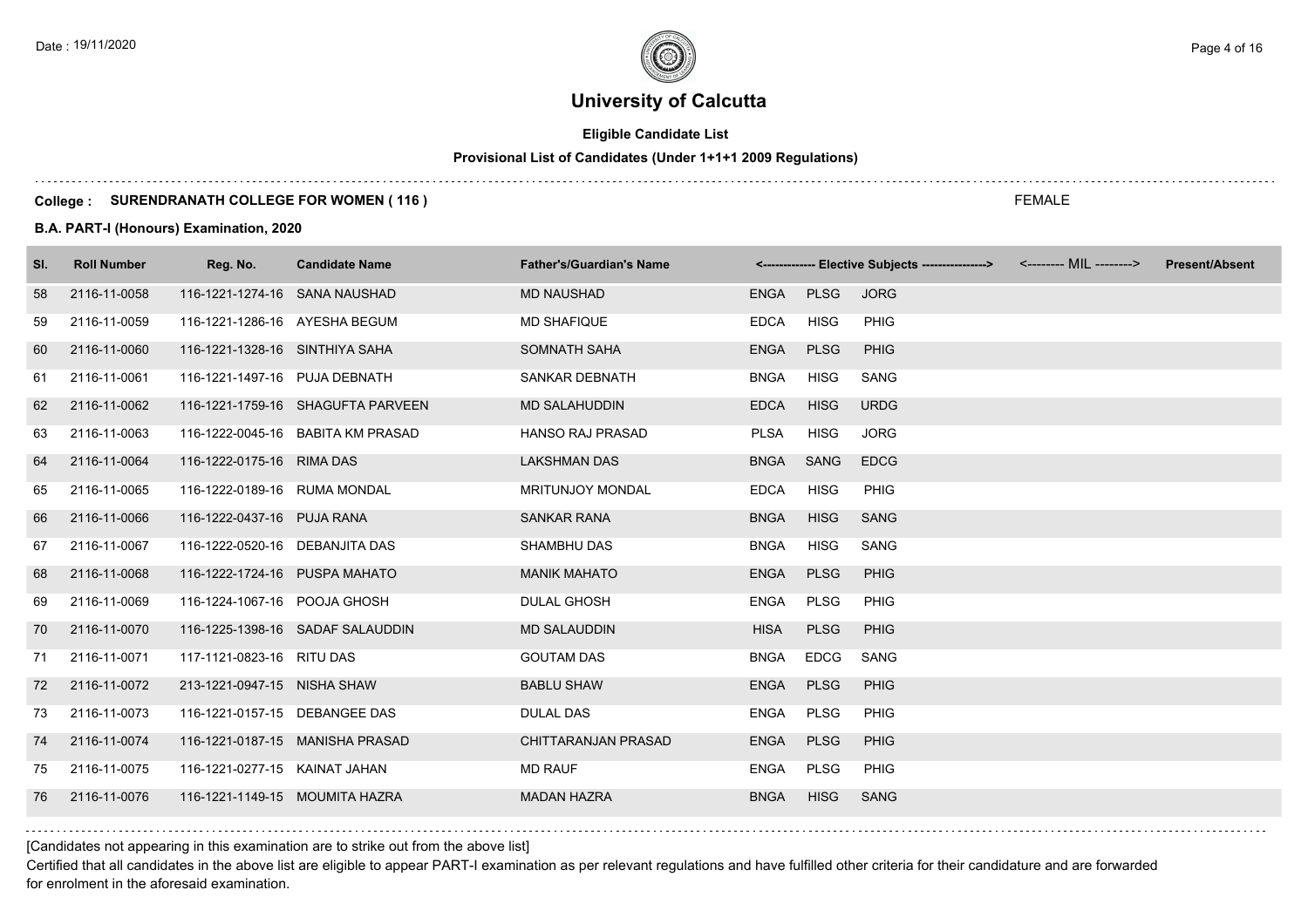# **Eligible Candidate List**

# **Provisional List of Candidates (Under 1+1+1 2009 Regulations)**

#### **College : SURENDRANATH COLLEGE FOR WOMEN ( 116 )**

#### **B.A. PART-I (Honours) Examination, 2020**

| SI. | <b>Roll Number</b> | Reg. No.                       | <b>Candidate Name</b>              | <b>Father's/Guardian's Name</b> |             |             | <------------- Elective Subjects ----------------> <-------- MIL --------> | <b>Present/Absent</b> |
|-----|--------------------|--------------------------------|------------------------------------|---------------------------------|-------------|-------------|----------------------------------------------------------------------------|-----------------------|
| 77  | 2116-11-0077       |                                | 116-1221-1241-15 SHAGUFTA SULTANA  | LATE ABDUL SUBHAN               | <b>PLSA</b> | <b>HISG</b> | <b>URDG</b>                                                                |                       |
| 78  | 2116-11-0078       | 116-1221-1293-15 RIA GHOSH     |                                    | <b>ASHIM GHOSH</b>              | <b>BNGA</b> | <b>HISG</b> | <b>SANG</b>                                                                |                       |
| 79  | 2116-11-0079       |                                | 116-1221-1503-15 PUJA KUMARI SETH  | <b>SHIO KUMAR SETH</b>          | <b>PLSA</b> | <b>HISG</b> | <b>JORG</b>                                                                |                       |
| 80  | 2116-11-0080       |                                | 116-1221-2687-15 KIRAN KUMARI DAS  | <b>LAXMAN DAS</b>               | <b>PLSA</b> | <b>HISG</b> | <b>PHIG</b>                                                                |                       |
| 81  | 2116-11-0081       | 116-1222-1175-15 SAPNA KORI    |                                    | <b>MAHESH KORI</b>              | <b>PLSA</b> | <b>HISG</b> | <b>PHIG</b>                                                                |                       |
| 82  | 2116-11-0082       |                                | 116-1221-0098-16 PRITY KUMARI SHAW | <b>GAYANCHAND SHAW</b>          | <b>PLSA</b> | <b>HISG</b> | <b>GEOG</b>                                                                |                       |
| 83  | 2116-11-0083       | 116-1221-0101-16 TANYA TIWARI  |                                    | <b>RAMESH KUMAR TIWARI</b>      | <b>ENGA</b> | SOCG        | <b>PHIG</b>                                                                |                       |
| 84  | 2116-11-0084       | 116-1221-0120-16 PUJA DOLAI    |                                    | PRADIP DOLAI                    | <b>GEOA</b> | <b>HISG</b> | <b>PLSG</b>                                                                |                       |
| 85  | 2116-11-0085       | 116-1221-0127-16 MOUSUMI SAPUI |                                    | <b>KAMAL SAPUI</b>              | <b>PHIA</b> | <b>HISG</b> | SOCG                                                                       |                       |
| 86  | 2116-11-0086       |                                | 116-1221-0133-16 MADHUMITA PAUL    | <b>DILIP PAUL</b>               | <b>BNGA</b> | <b>PLSG</b> | <b>SANG</b>                                                                |                       |
| 87  | 2116-11-0087       | 116-1221-0192-16 SUSMITA ROY   |                                    | <b>NEMAI ROY</b>                | <b>BNGA</b> | HISG        | <b>SANG</b>                                                                |                       |
| 88  | 2116-11-0088       | 116-1221-0201-16 SUPARNA DEY   |                                    | <b>BARUN DEY</b>                | <b>BNGA</b> | <b>HISG</b> | <b>SANG</b>                                                                |                       |
| 89  | 2116-11-0089       | 116-1221-0210-16 GUDDY SHAW    |                                    | <b>GOUTAM SHAW</b>              | <b>BNGA</b> | <b>HISG</b> | SANG                                                                       |                       |
| 90  | 2116-11-0090       | 116-1221-0213-16 MOUSUMI PAUL  |                                    | <b>TAPAN PAUL</b>               | <b>BNGA</b> | <b>PLSG</b> | <b>SANG</b>                                                                |                       |
| 91  | 2116-11-0091       | 116-1221-0252-16 RIKA DAS      |                                    | PRASANTA DAS                    | <b>BNGA</b> | <b>HISG</b> | <b>SANG</b>                                                                |                       |
| 92  | 2116-11-0092       | 116-1221-0272-16 RACHAYITA DEY |                                    | KANCHAN DEY                     | <b>JORA</b> | <b>ENGG</b> | <b>PLSG</b>                                                                |                       |
| 93  | 2116-11-0093       | 116-1221-0398-16 TIYASHA ROY   |                                    | <b>SUKUMAR ROY</b>              | <b>BNGA</b> | PLSG        | SANG                                                                       |                       |
| 94  | 2116-11-0094       | 116-1221-0436-16 PINKI RANA    |                                    | <b>UTTAM RANA</b>               | <b>BNGA</b> | <b>HISG</b> | <b>SANG</b>                                                                |                       |
| 95  | 2116-11-0095       |                                | 116-1221-0571-16 AFFRUZA KHATUN    | <b>MD AYUB</b>                  | <b>JORA</b> | <b>BNGG</b> | <b>PLSG</b>                                                                |                       |

[Candidates not appearing in this examination are to strike out from the above list]

Certified that all candidates in the above list are eligible to appear PART-I examination as per relevant regulations and have fulfilled other criteria for their candidature and are forwarded for enrolment in the aforesaid examination.

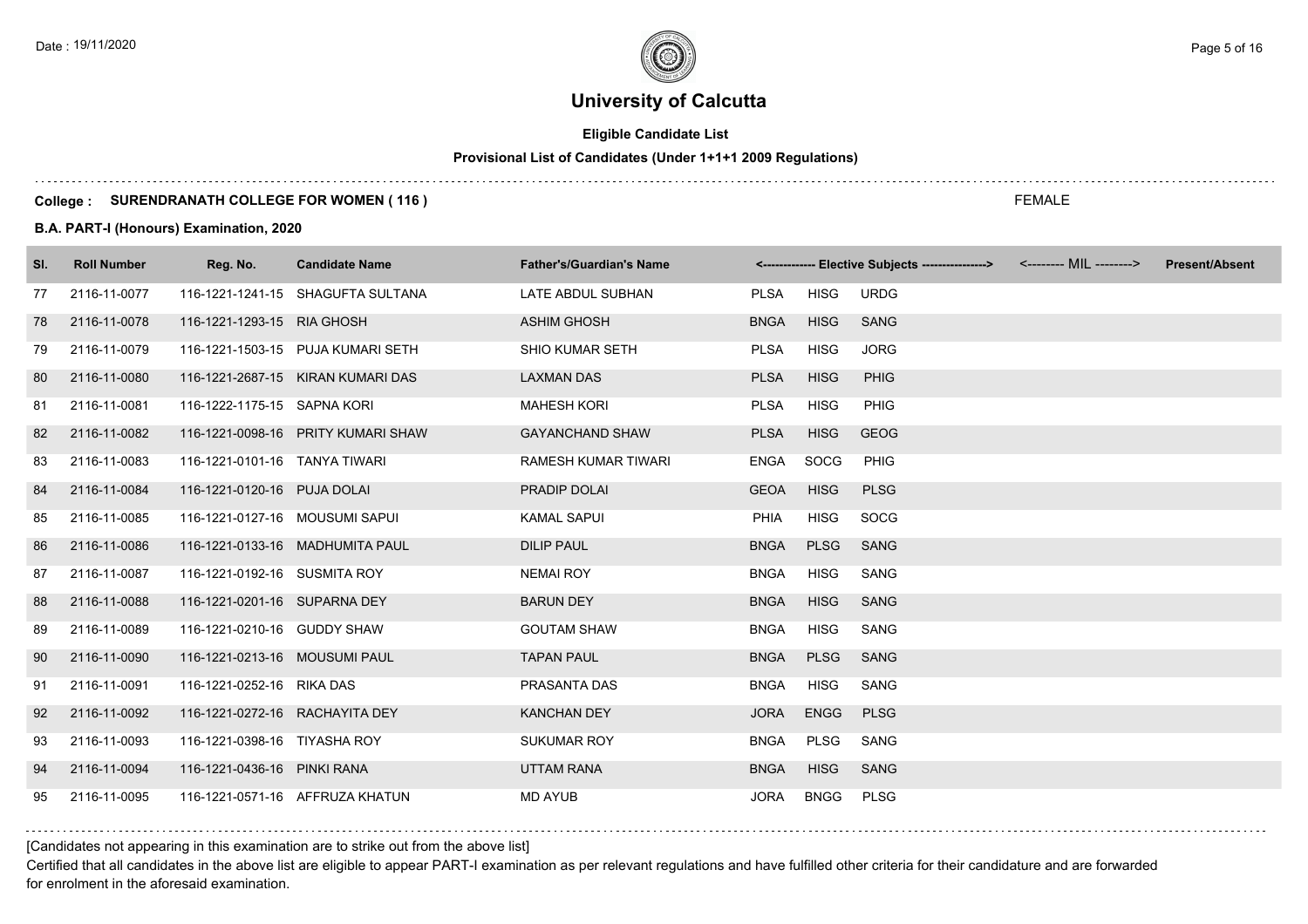# **Eligible Candidate List**

# **Provisional List of Candidates (Under 1+1+1 2009 Regulations)**

#### **College : SURENDRANATH COLLEGE FOR WOMEN ( 116 )**

#### **B.A. PART-I (Honours) Examination, 2020**

| SI.              | <b>Roll Number</b> | Reg. No.                        | <b>Candidate Name</b>                  | <b>Father's/Guardian's Name</b> |             |             | <------------- Elective Subjects ----------------> <-------- MIL --------> | <b>Present/Absent</b> |
|------------------|--------------------|---------------------------------|----------------------------------------|---------------------------------|-------------|-------------|----------------------------------------------------------------------------|-----------------------|
| 96               | 2116-11-0096       | 116-1221-0584-16 DIVYA DAS      |                                        | SABYASACHI DAS                  | ENGA SOCG   |             | <b>JORG</b>                                                                |                       |
| 97               | 2116-11-0097       | 116-1221-0596-16 PAYEL SAHA     |                                        | <b>DIPAK SAHA</b>               | ENGA        | <b>PLSG</b> | PHIG                                                                       |                       |
| 98               | 2116-11-0098       |                                 | 116-1221-0643-16 SHAHEEN PARVEEN       | <b>SK SHAHBUDDIN</b>            | <b>PLSA</b> | <b>HISG</b> | PHIG                                                                       |                       |
| 99               | 2116-11-0099       |                                 | 116-1221-0702-16 SABINA KHATOON        | <b>MANZOOR ALAM</b>             | <b>PLSA</b> | <b>HISG</b> | <b>PHIG</b>                                                                |                       |
| 100              | 2116-11-0100       |                                 | 116-1221-0818-16 SHAGUFTA JAHAN        | <b>MD AKIL</b>                  | <b>EDCA</b> | <b>HISG</b> | PHIG                                                                       |                       |
|                  | 101 2116-11-0101   | 116-1221-0855-16 JYOTI ROUTH    |                                        | <b>VIJOY KUMAR ROUTH</b>        | ENGA        | <b>PLSG</b> | <b>PHIG</b>                                                                |                       |
| 102 <sub>1</sub> | 2116-11-0102       | 116-1221-0929-16 PRIYANKA JHA   |                                        | <b>JAI SHANKAR JHA</b>          | ENGA        | SOCG        | <b>JORG</b>                                                                |                       |
| 103              | 2116-11-0103       | 116-1221-1029-16 SAHANAJ PARVIN |                                        | ABDUR RAZZAQUE                  | ENGA        | <b>PLSG</b> | <b>JORG</b>                                                                |                       |
| 104              | 2116-11-0104       |                                 | 116-1221-1058-16 PRIYANKA KUMARI SHAW  | <b>SULINDER SHAW</b>            | <b>EDCA</b> | <b>HISG</b> | <b>PHIG</b>                                                                |                       |
| 105              | 2116-11-0105       | 116-1221-1153-16 KANIZ RABAB    |                                        | <b>GULAM MURTUZA</b>            | <b>PLSA</b> | <b>HISG</b> | PHIG                                                                       |                       |
| 106              | 2116-11-0106       | 116-1221-1177-16 RUPANTI KUMARI |                                        | TARKESHWAR PRASAD GUPTA         | <b>ENGA</b> | <b>PLSG</b> | PHIG                                                                       |                       |
| 107              | 2116-11-0107       | 116-1221-1333-16 PRIYANKA DEY   |                                        | <b>KRISHNA DEY</b>              | <b>EDCA</b> | <b>HISG</b> | <b>PHIG</b>                                                                |                       |
| 108              | 2116-11-0108       |                                 | 116-1221-1334-16 KUHELI MUKHERJEE      | <b>GAUTAM MUKHERJEE</b>         | <b>BNGA</b> | <b>HISG</b> | <b>SANG</b>                                                                |                       |
| 109              | 2116-11-0109       | 116-1221-1404-16 AMBREEN KHAN   |                                        | <b>OMAR KHAN</b>                | ENGA        | SOCG        | <b>PHIG</b>                                                                |                       |
|                  | 110 2116-11-0110   |                                 | 116-1221-1457-16 CHANTARA KHATUN       | <b>MD FAIJUDDIN</b>             | <b>ENGA</b> | <b>PLSG</b> | PHIG                                                                       |                       |
|                  | 111 2116-11-0111   | 116-1221-1506-16 TANIYA SINGH   |                                        | SANJEEV KUMAR SINGH             | JORA        | ENGG        | ECOG                                                                       |                       |
|                  | 112 2116-11-0112   |                                 | 116-1221-1523-16 JYOTI ROSE MARY GUPTA | <b>MANOJ GUPTA</b>              | <b>ENGA</b> | <b>PLSG</b> | PHIG                                                                       |                       |
|                  | 113 2116-11-0113   | 116-1221-1606-16 JYOTI ROY      |                                        | <b>CHANDESWAR ROY</b>           | <b>HISA</b> | <b>PLSG</b> | PHIG                                                                       |                       |
|                  | 114 2116-11-0114   |                                 | 116-1221-1607-16 DAMAYANTI TIWARI      | DHAN KUMAR TIWARI               | <b>HISA</b> | <b>PLSG</b> | SOCG                                                                       |                       |

[Candidates not appearing in this examination are to strike out from the above list]

Certified that all candidates in the above list are eligible to appear PART-I examination as per relevant regulations and have fulfilled other criteria for their candidature and are forwarded for enrolment in the aforesaid examination.

FEMALE

Date : 19/11/2020  $\rho_{\texttt{age 6 of 16}}$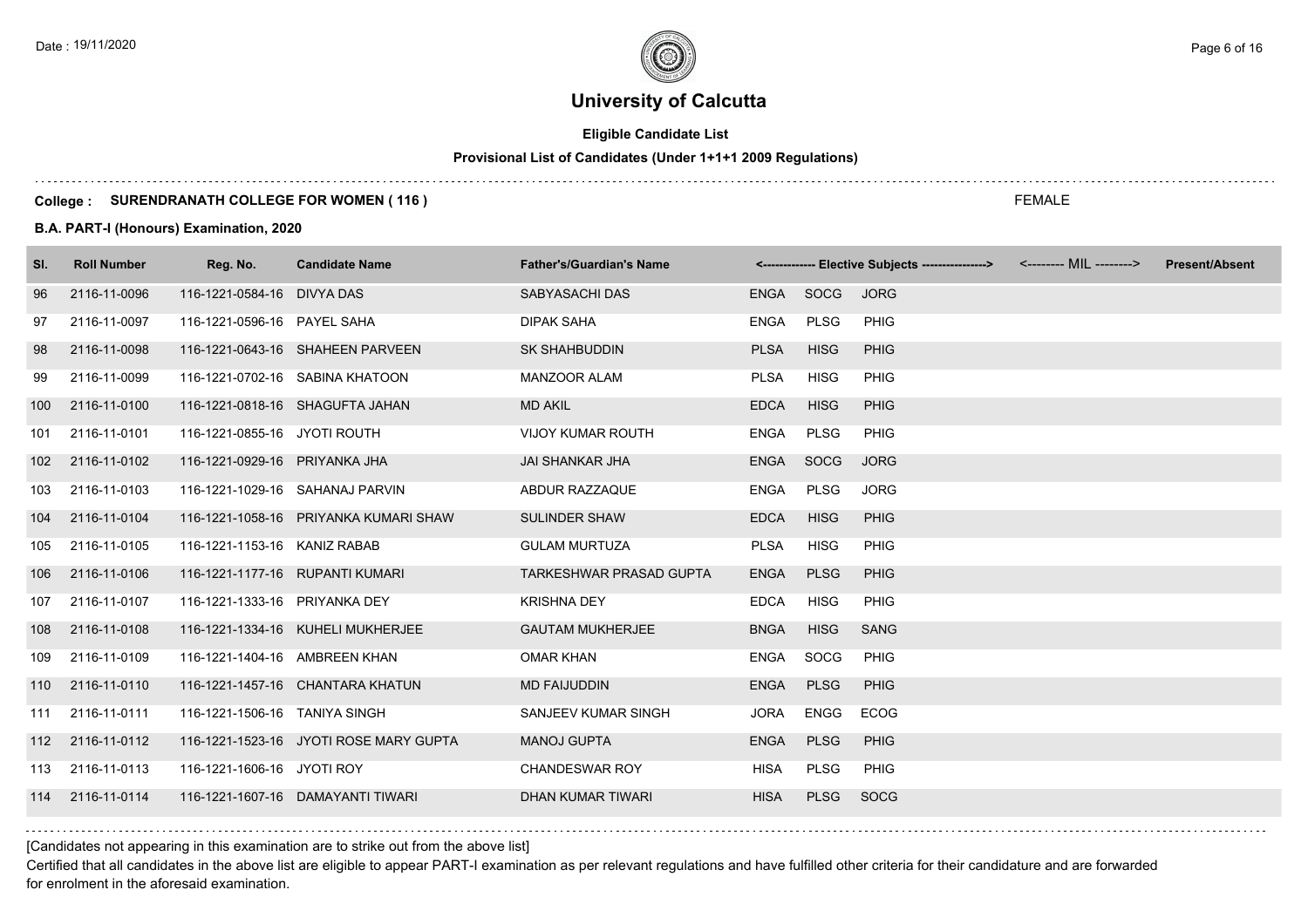# **Eligible Candidate List**

# **Provisional List of Candidates (Under 1+1+1 2009 Regulations)**

#### **College : SURENDRANATH COLLEGE FOR WOMEN ( 116 )**

**B.A. PART-I (Honours) Examination, 2020**

| SI. | <b>Roll Number</b> | Reg. No.                       | <b>Candidate Name</b>             | <b>Father's/Guardian's Name</b>  |             |             | <------------- Elective Subjects ----------------> <-------- MIL --------> |  | <b>Present/Absent</b> |
|-----|--------------------|--------------------------------|-----------------------------------|----------------------------------|-------------|-------------|----------------------------------------------------------------------------|--|-----------------------|
| 115 | 2116-11-0115       |                                | 116-1221-1712-16 TANUSHREE SASMAL | <b>BHOLANATH SASMAL</b>          | BNGA        | EDCG GEOG   |                                                                            |  |                       |
| 116 | 2116-11-0116       | 116-1222-0062-16 SRABONI DAS   |                                   | <b>SANKAR DAS</b>                | EDCA SOCG   |             | PHIG                                                                       |  |                       |
| 117 | 2116-11-0117       | 116-1222-0089-16 PRAPTI MONDAL |                                   | KHAGENDRA NATH MONDAL            | <b>ENGA</b> | PLSG        | PHIG                                                                       |  |                       |
| 118 | 2116-11-0118       | 116-1222-0158-16 BOBITA DAS    |                                   | <b>SAILEN DAS</b>                | <b>BNGA</b> | <b>HISG</b> | <b>SANG</b>                                                                |  |                       |
| 119 | 2116-11-0119       |                                | 116-1222-0159-16 PAYEL PRAMANICK  | <b>KHOKAN PARMANICK</b>          | <b>BNGA</b> | <b>HISG</b> | SANG                                                                       |  |                       |
| 120 | 2116-11-0120       |                                | 116-1222-0195-16 MONALISHA NASKAR | <b>BASUDEB NASKAR</b>            | <b>BNGA</b> | SANG        | <b>EDCG</b>                                                                |  |                       |
| 121 | 2116-11-0121       |                                | 116-1222-0212-16 MADHUSREE NASKAR | <b>ASHOK NASKAR</b>              | SANA        | <b>EDCG</b> | PHIG                                                                       |  |                       |
|     | 122 2116-11-0122   | 116-1222-0219-16 MAMATA KHAN   |                                   | AMAL KHAN                        | <b>EDCA</b> | <b>PHIG</b> | <b>HISG</b>                                                                |  |                       |
| 123 | 2116-11-0123       | 116-1222-0222-16 ANITA KHAN    |                                   | <b>KALIDAS KHAN</b>              | <b>EDCA</b> | PHIG        | <b>HISG</b>                                                                |  |                       |
| 124 | 2116-11-0124       | 116-1222-0351-16 DEBJANI MALIK |                                   | <b>DIPU MALIK</b>                | <b>BNGA</b> | <b>PLSG</b> | <b>SANG</b>                                                                |  |                       |
| 125 | 2116-11-0125       | 116-1222-0631-16 SUSMITA DAS   |                                   | <b>RAJKUMAR DAS</b>              | <b>ENGA</b> | PLSG        | PHIG                                                                       |  |                       |
| 126 | 2116-11-0126       |                                | 116-1222-0727-16 CHANDRA HALDAR   | <b>ASHOK HALDAR</b>              | SANA        | <b>EDCG</b> | <b>PHIG</b>                                                                |  |                       |
| 127 | 2116-11-0127       | 116-1222-1723-16 NANDITA ROY   |                                   | PARIMAL CHANDRA ROY              | <b>PHIA</b> | HISG        | SANG                                                                       |  |                       |
| 128 | 2116-11-0128       | 116-1222-1787-16 POOJA SHAW    |                                   | <b>AJAY SHAW</b>                 | <b>HISA</b> | <b>PLSG</b> | SOCG                                                                       |  |                       |
| 129 | 2116-11-0129       | 116-1224-1640-16 SANJU JANA    |                                   | SANJIB JANA                      | <b>SANA</b> | <b>EDCG</b> | GEOG                                                                       |  |                       |
|     | 130 2116-11-0130   |                                | 116-1225-0353-16 RUKHSAR KHATOON  | <b>MD ASLAM</b>                  | <b>PLSA</b> | <b>HISG</b> | <b>ECOG</b>                                                                |  |                       |
| 131 | 2116-11-0131       | 116-1225-1170-16 RUJINA BAPARI |                                   | <b>FAZIEY BAPARI</b>             | <b>BNGA</b> | HISG        | SANG                                                                       |  |                       |
| 132 | 2116-11-0132       | 116-1225-1656-16 MONIKA GOGOI  |                                   | <b>NARAYAN GOGOI</b>             | <b>GEOA</b> | <b>HISG</b> | <b>PLSG</b>                                                                |  |                       |
| 133 | 2116-11-0133       |                                | 116-1221-1792-16 NEHA VISHWAKARMA | <b>BHOLA SHANKAR VISHWAKARMA</b> | ENGA        | PHIG        | <b>PLSG</b>                                                                |  |                       |

#### [Candidates not appearing in this examination are to strike out from the above list]

Certified that all candidates in the above list are eligible to appear PART-I examination as per relevant regulations and have fulfilled other criteria for their candidature and are forwarded for enrolment in the aforesaid examination.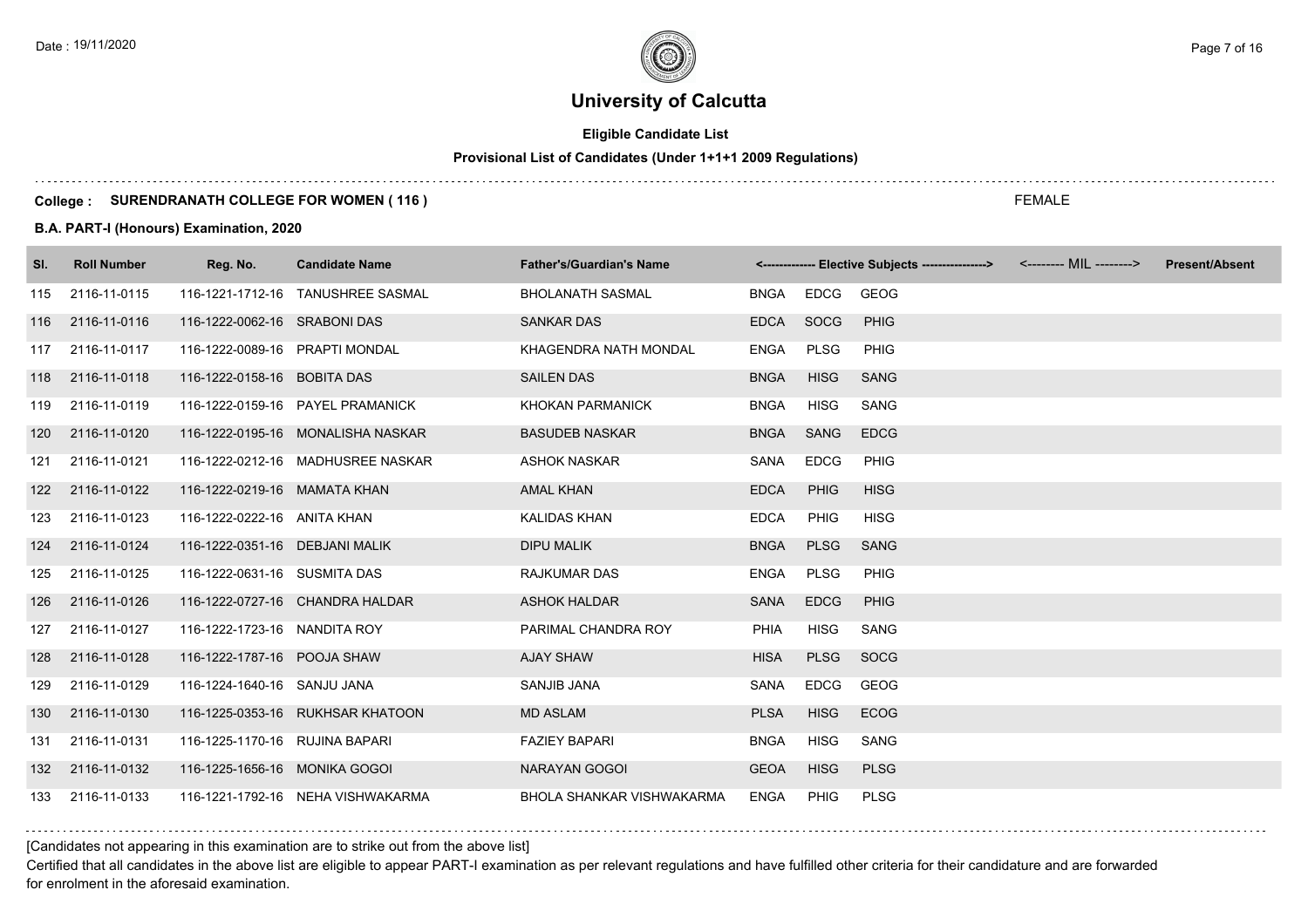# **Eligible Candidate List**

# **Provisional List of Candidates (Under 1+1+1 2009 Regulations)**

#### **College : SURENDRANATH COLLEGE FOR WOMEN ( 116 )**

#### **B.A. PART-I (Honours) Examination, 2020**

| SI. | <b>Roll Number</b> | Reg. No.                        | <b>Candidate Name</b>              | <b>Father's/Guardian's Name</b> |             |             | <------------- Elective Subjects ---------------> <-------- MIL --------> |             |             | <b>Present/Absent</b> |
|-----|--------------------|---------------------------------|------------------------------------|---------------------------------|-------------|-------------|---------------------------------------------------------------------------|-------------|-------------|-----------------------|
| 134 | 2116-11-0134       | 116-1221-1816-16 NILOFAR MUSA   |                                    | <b>SK MUSA</b>                  | ENGA PLSG   |             | <b>PHIG</b>                                                               |             |             |                       |
| 135 | 2116-11-0135       |                                 | 116-1221-0023-15 SWETA KUMARI SHAW | <b>DINESH SHAW</b>              | ENGA        | PLSG        | PHIG                                                                      | <b>HINM</b> | <b>ENGC</b> |                       |
| 136 | 2116-11-0136       |                                 | 116-1221-0039-15 AYESHA KHATOON    | MD KAMRUDIN AHMED               | <b>ENGA</b> | <b>PLSG</b> | <b>PHIG</b>                                                               |             |             |                       |
| 137 | 2116-11-0137       |                                 | 116-1221-0065-15 SANJANA MISHRA    | <b>VED PRAKASH MISHRA</b>       | ENGA        | <b>PLSG</b> | <b>PHIG</b>                                                               |             |             |                       |
| 138 | 2116-11-0138       |                                 | 116-1221-0183-15 GULAFSHA BEGUM    | <b>MD OSMAN</b>                 | ENGA        | <b>PLSG</b> | <b>JORG</b>                                                               |             |             |                       |
|     | 139 2116-11-0139   | 116-1221-0233-15 SADAF JABEEN   |                                    | MD MAHFUZ ALAM                  | ENGA        | <b>PLSG</b> | <b>PHIG</b>                                                               |             |             |                       |
|     | 140 2116-11-0140   | 116-1221-0271-15 MEGHA KAR      |                                    | RAJU KAR                        | <b>ENGA</b> | <b>PLSG</b> | <b>PHIG</b>                                                               | <b>HINM</b> | <b>ENGC</b> |                       |
|     | 141 2116-11-0141   | 116-1221-1169-15 ANNYASHA DEY   |                                    | <b>ASHOK DEY</b>                | BNGA        | SANG        | <b>HISG</b>                                                               |             |             |                       |
|     | 142 2116-11-0142   |                                 | 116-1221-1233-15 PUJA CHAKRABORTY  | PAAVASH CHAKRABORTY             | <b>PLSA</b> | <b>HISG</b> | <b>JORG</b>                                                               | BNGM ENGC   |             |                       |
| 143 | 2116-11-0143       |                                 | 116-1221-1243-15 SUDESHNA JUWARDAR | <b>BIKASH JUWARDAR</b>          | <b>PLSA</b> | <b>HISG</b> | PHIG                                                                      |             |             |                       |
|     | 144 2116-11-0144   | 116-1221-1267-15 OINDRILA DAS   |                                    | <b>SANTU DAS</b>                | <b>BNGA</b> | <b>HISG</b> | <b>SANG</b>                                                               |             |             |                       |
| 145 | 2116-11-0145       | 116-1221-1287-15 SOFIA ZAREEN   |                                    | ZAHID IQBAL                     | <b>BNGA</b> | <b>HISG</b> | SANG                                                                      |             |             |                       |
| 146 | 2116-11-0146       | 116-1221-1289-15 SUPARNA PAUL   |                                    | NARAYAN CHANDRA PAUL            | <b>BNGA</b> | <b>HISG</b> | <b>SANG</b>                                                               |             |             |                       |
|     | 147 2116-11-0147   | 116-1221-1311-15 MARUFA KHATUN  |                                    | SK ANSAR ALI                    | <b>BNGA</b> | <b>HISG</b> | SANG                                                                      |             |             |                       |
|     | 148 2116-11-0148   |                                 | 116-1221-1315-15 PAROMITA GHOSH    | NABENDU GHOSH                   | <b>BNGA</b> | <b>HISG</b> | <b>SANG</b>                                                               |             |             |                       |
| 149 | 2116-11-0149       | 116-1221-1497-15 SOUMI DAS      |                                    | LATE SATYANARAYAN DAS           | <b>BNGA</b> | <b>HISG</b> | SANG                                                                      |             |             |                       |
| 150 | 2116-11-0150       | 116-1221-1799-15 MANISHA SHAW   |                                    | <b>RAM EKBAL SHAW</b>           | <b>EDCA</b> | <b>HISG</b> | <b>PHIG</b>                                                               |             |             |                       |
| 151 | 2116-11-0151       | 116-1221-1823-15 MONI RANI JANA |                                    | <b>GANESH JANA</b>              | SANA        | <b>HISG</b> | <b>PHIG</b>                                                               |             |             |                       |
|     | 152 2116-11-0152   |                                 | 116-1221-2445-15 TABASSUM PARVEEN  | <b>MD KAMAL UDDIN</b>           | <b>ENGA</b> | <b>PLSG</b> | <b>JORG</b>                                                               |             |             |                       |

[Candidates not appearing in this examination are to strike out from the above list]

Certified that all candidates in the above list are eligible to appear PART-I examination as per relevant regulations and have fulfilled other criteria for their candidature and are forwarded for enrolment in the aforesaid examination.

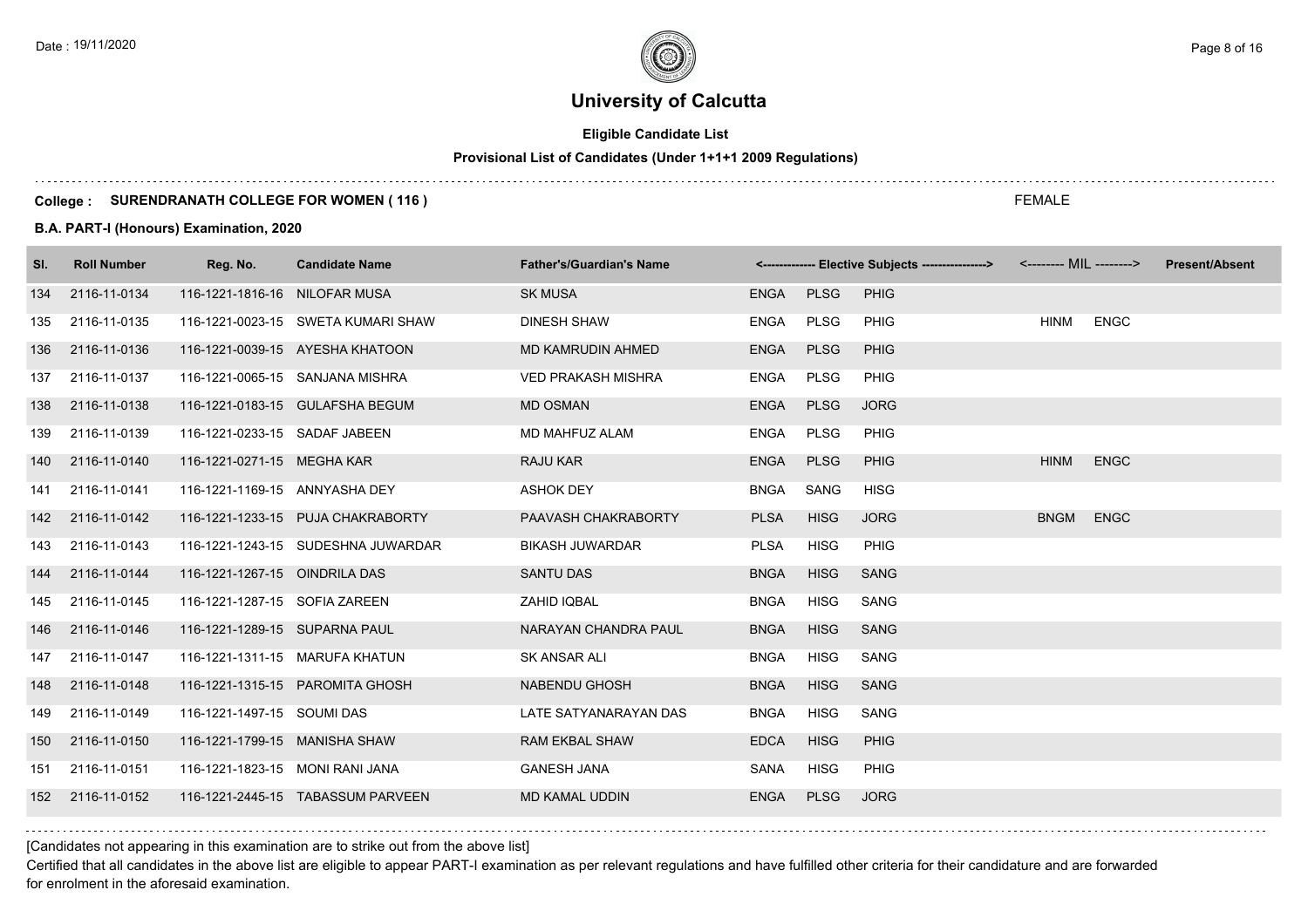# **Eligible Candidate List**

# **Provisional List of Candidates (Under 1+1+1 2009 Regulations)**

#### **College : SURENDRANATH COLLEGE FOR WOMEN ( 116 )**

#### **B.A. PART-I (Honours) Examination, 2020**

| SI. | <b>Roll Number</b> | Reg. No.                        | <b>Candidate Name</b>             | <b>Father's/Guardian's Name</b> |             |             | <-------------- Elective Subjects ----------------> |             |             | <b>Present/Absent</b> |
|-----|--------------------|---------------------------------|-----------------------------------|---------------------------------|-------------|-------------|-----------------------------------------------------|-------------|-------------|-----------------------|
| 153 | 2116-11-0153       | 116-1221-2481-15 PAPIA SARKAR   |                                   | <b>KISHOR SARKAR</b>            | ENGA        | <b>PLSG</b> | <b>PHIG</b>                                         | BNGM ENGC   |             |                       |
| 154 | 2116-11-0154       |                                 | 116-1221-2489-15 RUPA KUMARI SHAW | <b>BINOD SHAW</b>               | <b>ENGA</b> | <b>PLSG</b> | <b>PHIG</b>                                         |             |             |                       |
| 155 | 2116-11-0155       | 116-1221-2605-15 SHAISTA FATIMA |                                   | MD ASGAR ALZ                    | <b>ENGA</b> | PLSG        | <b>PHIG</b>                                         |             |             |                       |
| 156 | 2116-11-0156       | 116-1221-2683-15 ZARTAJ HUSSAIN |                                   | MD MUZAFFAR HUSSAIN             | <b>ENGA</b> | <b>PLSG</b> | <b>JORG</b>                                         |             |             |                       |
| 157 | 2116-11-0157       | 116-1221-2733-15 PALLAVI ROY    |                                   | <b>SANJAY ROY</b>               | <b>ENGA</b> | <b>PLSG</b> | <b>PHIG</b>                                         |             |             |                       |
| 158 | 2116-11-0158       | 116-1221-2813-15 NEHA JAISWAL   |                                   | <b>TRIBHUWAN JAISWAL</b>        | <b>EDCA</b> | <b>HISG</b> | <b>PHIG</b>                                         |             |             |                       |
| 159 | 2116-11-0159       | 116-1221-2821-15 PUNAM SHAW     |                                   | <b>UPENDER SHAW</b>             | <b>ENGA</b> | PLSG        | PHIG                                                | <b>HINM</b> | <b>ENGC</b> |                       |
|     | 160 2116-11-0160   | 116-1221-2877-15 PUJA BOSU      |                                   | <b>DINESH BOSU</b>              | <b>ENGA</b> | <b>JORG</b> | <b>SOCG</b>                                         | <b>BNGM</b> | <b>ENGC</b> |                       |
| 161 | 2116-11-0161       | 116-1221-2913-15 IJJAT FATEMA   |                                   | ANAMUL HOQUE                    | <b>ENGA</b> | <b>PLSG</b> | PHIG                                                |             |             |                       |
|     | 162 2116-11-0162   |                                 | 116-1221-2943-15 SHAMSUN NEHAR    | LATE SHAMSUDDIN                 | <b>ENGA</b> | SOCG        | <b>PHIG</b>                                         |             |             |                       |
| 163 | 2116-11-0163       |                                 | 116-1221-2979-15 SHRUTI AGARWAL   | SURESH CHAND AGARWAL            | <b>JORA</b> | ENGG        | <b>PLSG</b>                                         |             |             |                       |
| 164 | 2116-11-0164       | 116-1222-0143-15 PUJA NASKAR    |                                   | <b>TAPAN NASKAR</b>             | <b>ENGA</b> | <b>PLSG</b> | <b>PHIG</b>                                         |             |             |                       |
| 165 | 2116-11-0165       | 116-1222-1195-15 PUJA MONDAL    |                                   | PRADIP MONDAL                   | <b>PLSA</b> | <b>HISG</b> | <b>PHIG</b>                                         |             |             |                       |
| 166 | 2116-11-0166       |                                 | 116-1222-1199-15 PRIYANKA MONDAL  | <b>DILIP MONDAL</b>             | <b>PLSA</b> | <b>HISG</b> | <b>PHIG</b>                                         |             |             |                       |
| 167 | 2116-11-0167       | 116-1222-1531-15 NABANITA DAS   |                                   | <b>SANKAR DAS</b>               | <b>BNGA</b> | HISG        | <b>SANG</b>                                         |             |             |                       |
|     | 168 2116-11-0168   |                                 | 116-1222-1621-15 RIYANKA MONDAL   | SWAPAN KR MONDAL                | <b>EDCA</b> | <b>HISG</b> | <b>PHIG</b>                                         |             |             |                       |
| 169 | 2116-11-0169       |                                 | 116-1222-1725-15 POULAMI NASKAR   | <b>SIPRA NASKAR</b>             | SANA        | <b>EDCG</b> | PHIG                                                |             |             |                       |
|     | 170 2116-11-0170   | 116-1222-2475-15 RUPA BAIDYA    |                                   | <b>TAPAN BAIDYA</b>             | <b>ENGA</b> | <b>PLSG</b> | <b>PHIG</b>                                         |             |             |                       |
|     | 171 2116-11-0171   |                                 | 116-1222-2579-15 PAROMITA MONDAL  | <b>NEMAI MONDAL</b>             | <b>BNGA</b> | <b>HISG</b> | SANG                                                |             |             |                       |

#### [Candidates not appearing in this examination are to strike out from the above list]

Certified that all candidates in the above list are eligible to appear PART-I examination as per relevant regulations and have fulfilled other criteria for their candidature and are forwarded for enrolment in the aforesaid examination.

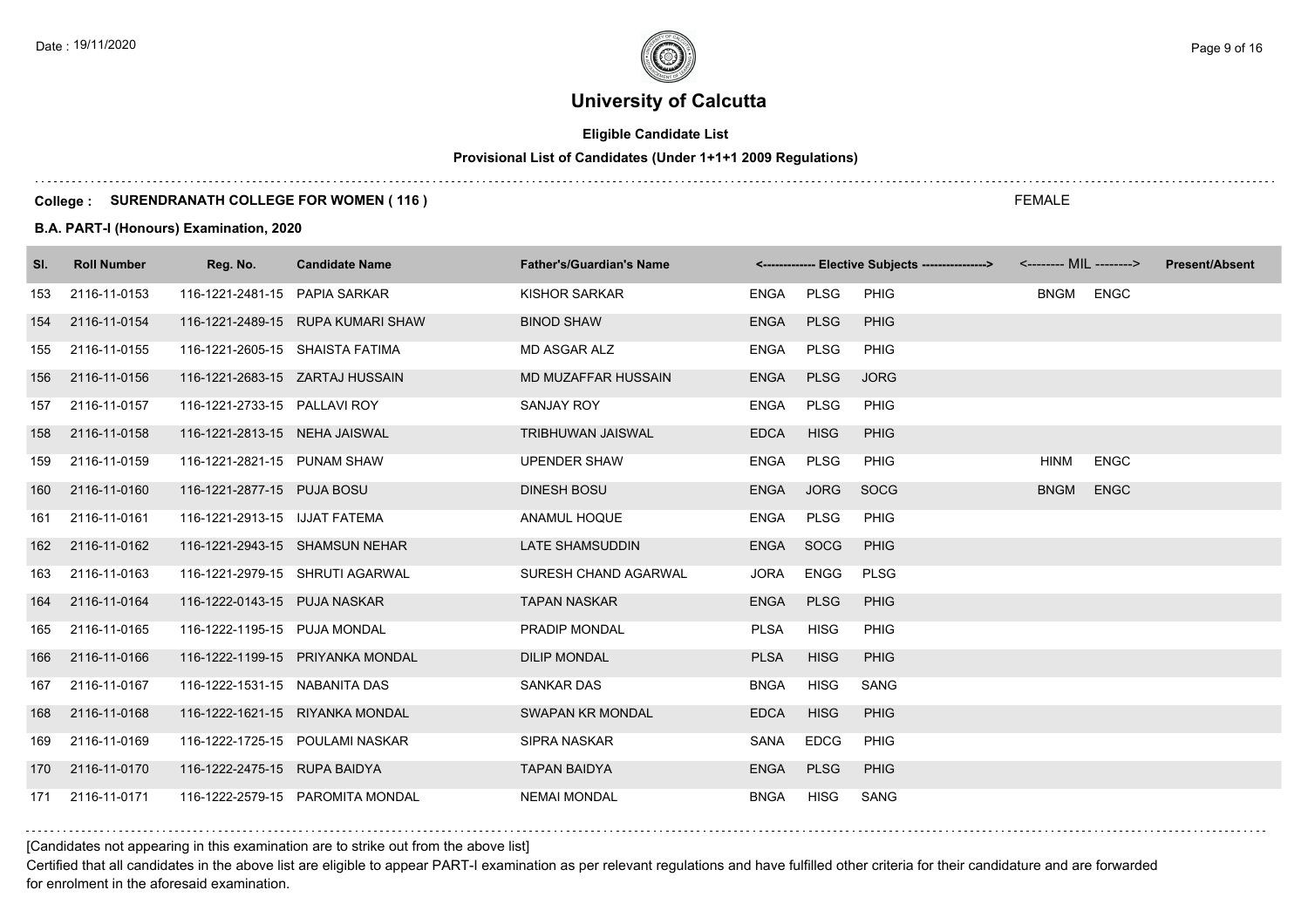# **Eligible Candidate List**

# **Provisional List of Candidates (Under 1+1+1 2009 Regulations)**

#### **College : SURENDRANATH COLLEGE FOR WOMEN ( 116 )**

#### **B.A. PART-I (Honours) Examination, 2020**

| SI. | <b>Roll Number</b> | Reg. No.                       | <b>Candidate Name</b>                | <b>Father's/Guardian's Name</b> |             |             | <-------------- Elective Subjects ----------------> | <-------- MIL --------> |             | <b>Present/Absent</b> |
|-----|--------------------|--------------------------------|--------------------------------------|---------------------------------|-------------|-------------|-----------------------------------------------------|-------------------------|-------------|-----------------------|
|     | 172 2116-11-0172   |                                | 116-1222-2617-15 SHARMILA MANDAL     | <b>RANJAN MANDAL</b>            | <b>BNGA</b> | <b>HISG</b> | <b>SANG</b>                                         |                         |             |                       |
| 173 | 2116-11-0173       |                                | 116-1223-1395-15 DIPANWITA MONDAL    | <b>DIPANKAR MONDAL</b>          | <b>BNGA</b> | HISG        | SANG                                                |                         |             |                       |
| 174 | 2116-11-0174       |                                | 116-1221-3111-15 MUSSARAT KHATOON    | MD MAQSOOD                      | <b>EDCA</b> | <b>GEOG</b> | <b>HISG</b>                                         |                         |             |                       |
|     | 175 2116-11-0175   | 116-1221-0113-14 TAHSIN EJAZ   |                                      | <b>EJAZ AHMED</b>               | <b>ENGA</b> | <b>PHIG</b> | <b>PLSG</b>                                         |                         |             |                       |
|     | 176 2116-11-0176   | 116-1221-0157-14 NEHA PARVEEN  |                                      | <b>MD ZAHOORUDDIN</b>           | <b>ENGA</b> | <b>PLSG</b> | <b>PHIG</b>                                         | <b>URDM</b>             | <b>ENGC</b> |                       |
|     | 177 2116-11-0177   |                                | 116-1221-0247-14 ZEENAT FIRDOUS      | <b>MD SHAHABUDDIN</b>           | <b>PLSA</b> | <b>HISG</b> | <b>URDG</b>                                         |                         |             |                       |
|     | 178 2116-11-0178   | 214-1222-0296-14 SEWLI DAS     |                                      | <b>GOURANGO DAS</b>             | <b>ENGA</b> | <b>PHIG</b> | <b>PLSG</b>                                         |                         |             |                       |
|     | 179 2116-11-0179   |                                | 116-1221-3093-15 PUJA KUMARI CHAUHAN | SURENDRA CHAUHAN                | <b>ENGA</b> | PHIG        | <b>PLSG</b>                                         |                         |             |                       |
|     | 180 2116-11-0180   | 222-1121-0019-16 DISHA GHOSH   |                                      | <b>SANJIB GHOSH</b>             | <b>ENGA</b> | <b>HISG</b> | <b>EDCG</b>                                         |                         |             |                       |
| 181 | 2116-11-0181       |                                | 116-1221-0025-15 MONOSWITA SINGH     | SATYEDRA KUMAR SINGH            | ENGA        | SOCG        | <b>JORG</b>                                         |                         |             |                       |
| 182 | 2116-11-0182       |                                | 116-1221-0027-15 MARGHUBA NAAZ       | <b>MD SULTAN</b>                | <b>ENGA</b> | <b>PLSG</b> | <b>JORG</b>                                         |                         |             |                       |
| 183 | 2116-11-0183       | 116-1221-0063-15 ROWIDA BEGUM  |                                      | LATE MD MUSLIM                  | <b>ENGA</b> | <b>PLSG</b> | <b>PHIG</b>                                         |                         |             |                       |
| 184 | 2116-11-0184       | 116-1221-0075-15 SHAGUFTA BANO |                                      | <b>ANIS KHAN</b>                | <b>ENGA</b> | <b>PLSG</b> | <b>JORG</b>                                         |                         |             |                       |
| 185 | 2116-11-0185       |                                | 116-1221-0139-15 SHRADHA TRIPATHI    | SAILENDRA KUMAR TRIPATHI        | ENGA        | <b>PHIG</b> | <b>SOCG</b>                                         |                         |             |                       |
| 186 | 2116-11-0186       | 116-1221-0159-15 PIYALI NATH   |                                      | <b>TAPAS NATH</b>               | <b>ENGA</b> | <b>PLSG</b> | <b>PHIG</b>                                         |                         |             |                       |
| 187 | 2116-11-0187       |                                | 116-1221-0163-15 SUCHISMITA KUNDU    | DEVSANKAR KUNDU                 | ENGA        | SOCG        | <b>JORG</b>                                         |                         |             |                       |
| 188 | 2116-11-0188       |                                | 116-1221-0165-15 SANCHITA KUNDU      | <b>SANKAR KUNDU</b>             | <b>ENGA</b> | <b>JORG</b> | <b>PLSG</b>                                         |                         |             |                       |
| 189 | 2116-11-0189       |                                | 116-1221-0181-15 RIZWANA PARVEEN     | <b>MD NASRULLAH</b>             | ENGA        | PLSG        | PHIG                                                |                         |             |                       |
| 190 | 2116-11-0190       |                                | 116-1221-0191-15 TAZKIRA KHATOON     | <b>SIKANDAR AHMED</b>           | <b>ENGA</b> | <b>PLSG</b> | <b>PHIG</b>                                         |                         |             |                       |

[Candidates not appearing in this examination are to strike out from the above list]

Certified that all candidates in the above list are eligible to appear PART-I examination as per relevant regulations and have fulfilled other criteria for their candidature and are forwarded for enrolment in the aforesaid examination.

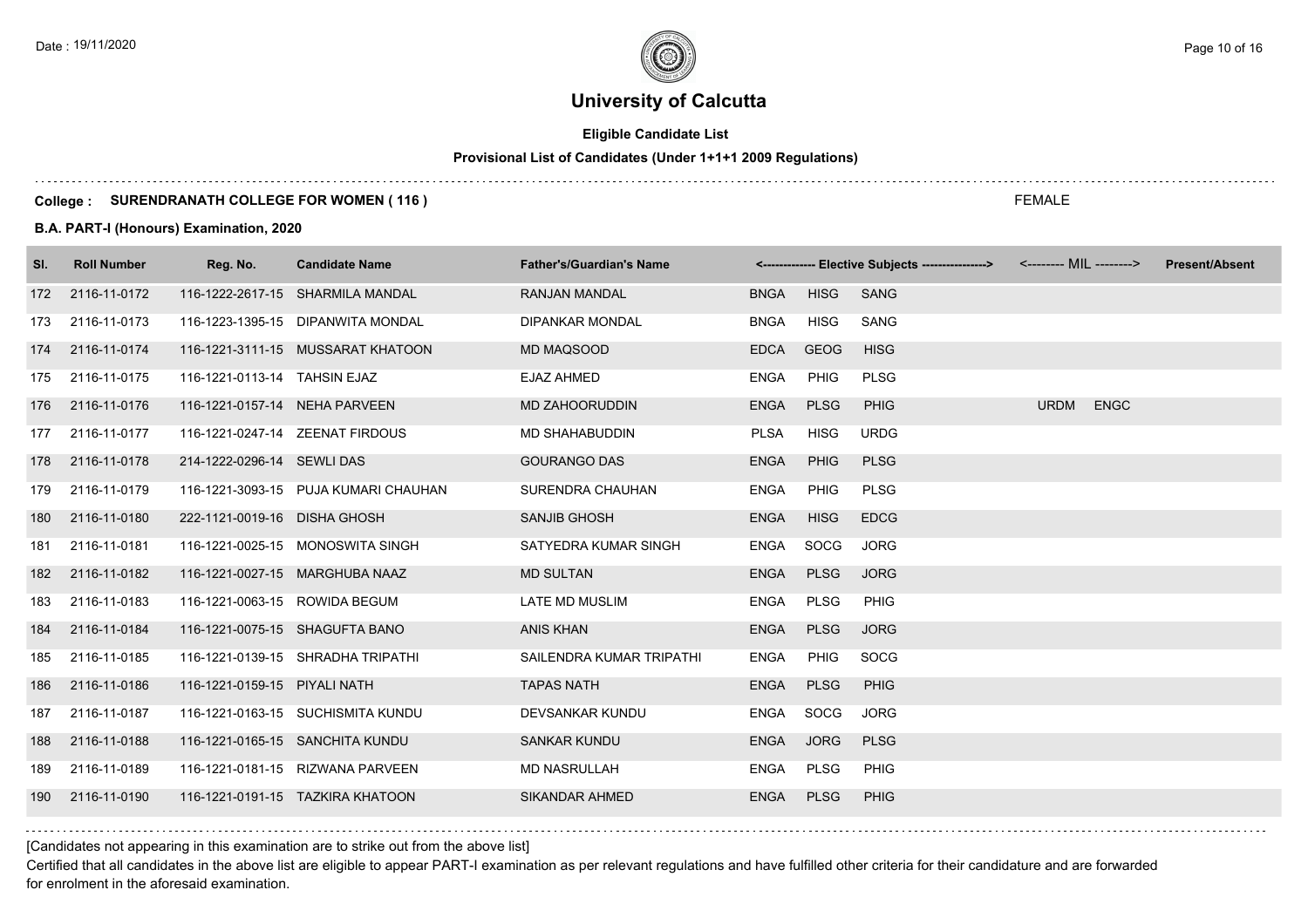# **Eligible Candidate List**

# **Provisional List of Candidates (Under 1+1+1 2009 Regulations)**

#### **College : SURENDRANATH COLLEGE FOR WOMEN ( 116 )**

#### **B.A. PART-I (Honours) Examination, 2020**

| SI. | <b>Roll Number</b> | Reg. No.                        | <b>Candidate Name</b>            | <b>Father's/Guardian's Name</b> |             |             | <-------------- Elective Subjects ----------------> | <-------- MIL --------> | <b>Present/Absent</b> |
|-----|--------------------|---------------------------------|----------------------------------|---------------------------------|-------------|-------------|-----------------------------------------------------|-------------------------|-----------------------|
| 191 | 2116-11-0191       | 116-1221-0195-15 SAJIYA ALAM    |                                  | NOOR ALAM                       | ENGA PLSG   |             | PHIG                                                |                         |                       |
| 192 | 2116-11-0192       |                                 | 116-1221-0201-15 NUZHAT PARVEEN  | MD AYUB                         | <b>ENGA</b> | <b>PLSG</b> | <b>PHIG</b>                                         |                         |                       |
| 193 | 2116-11-0193       | 116-1221-0235-15 ESANI KUNDU    |                                  | <b>NETAI KUNDU</b>              | ENGA        | PLSG        | <b>PHIG</b>                                         |                         |                       |
| 194 | 2116-11-0194       | 116-1221-0291-15 SHAMA PARVEEN  |                                  | <b>WAZUL HAQUE</b>              | ENGA        | SOCG        | <b>PHIG</b>                                         |                         |                       |
| 195 | 2116-11-0195       |                                 | 116-1221-0293-15 SAJDA BASHARAT  | PARVEZ ALAM                     | ENGA        | SOCG        | <b>PHIG</b>                                         |                         |                       |
| 196 | 2116-11-0196       | 116-1221-0589-15 BABY MANDAL    |                                  | PRAMOD MANDAL                   | <b>PLSA</b> | <b>HISG</b> | <b>JORG</b>                                         |                         |                       |
| 197 | 2116-11-0197       |                                 | 116-1221-0705-15 MAMTA CHOWDHURY | SHIV KUMAR CHOWDHURY            | HISA        | <b>PLSG</b> | <b>PHIG</b>                                         |                         |                       |
|     | 198 2116-11-0198   | 116-1221-1129-15 SHABNAM GUL    |                                  | <b>MD FIROZ</b>                 | <b>PLSA</b> | <b>HISG</b> | <b>JORG</b>                                         |                         |                       |
| 199 | 2116-11-0199       | 116-1221-1137-15 GUDDI KHATOON  |                                  | MD IMTIYAZ                      | <b>BNGA</b> | HISG        | <b>SANG</b>                                         |                         |                       |
|     | 200 2116-11-0200   | 116-1221-1161-15 PUJA KUMARI    |                                  | NAND KISHORE GIRI               | <b>PLSA</b> | <b>HISG</b> | <b>PHIG</b>                                         |                         |                       |
| 201 | 2116-11-0201       | 116-1221-1163-15 AMISHA SHUKLA  |                                  | KAMAL KISHOR SHUKLA             | <b>PLSA</b> | <b>HISG</b> | <b>JORG</b>                                         |                         |                       |
| 202 | 2116-11-0202       | 116-1221-1189-15 RITWIKA HALDER |                                  | <b>BINOY HALDER</b>             | <b>BNGA</b> | <b>HISG</b> | <b>SANG</b>                                         |                         |                       |
| 203 | 2116-11-0203       | 116-1221-1201-15 PAYEL BISWAS   |                                  | <b>PRADIP BISWAS</b>            | <b>BNGA</b> | <b>HISG</b> | SANG                                                |                         |                       |
| 204 | 2116-11-0204       | 116-1221-1269-15 SUPARNA DAS    |                                  | <b>SUJIT DAS</b>                | <b>BNGA</b> | <b>HISG</b> | <b>SANG</b>                                         |                         |                       |
|     | 205 2116-11-0205   |                                 | 116-1221-1301-15 SAGARIKA SHARMA | MANGLA PRASAD SHARMA            | <b>JORA</b> | <b>BNGG</b> | <b>PLSG</b>                                         |                         |                       |
| 206 | 2116-11-0206       | 116-1221-1325-15 SWAPNA DEB     |                                  | <b>BISWANATH DEB</b>            | <b>BNGA</b> | <b>HISG</b> | <b>SANG</b>                                         |                         |                       |
|     | 207 2116-11-0207   | 116-1221-1335-15 ANMOL ARA      |                                  | <b>MD HABIB</b>                 | <b>PLSA</b> | <b>HISG</b> | PHIG                                                |                         |                       |
| 208 | 2116-11-0208       | 116-1221-1347-15 DEBJANI MATIA  |                                  | <b>DEBNATH MATIA</b>            | <b>BNGA</b> | <b>HISG</b> | <b>SANG</b>                                         |                         |                       |
|     | 209 2116-11-0209   |                                 | 116-1221-1359-15 MEGHNA SAMANTA  | ANUP SAMANTA                    | <b>JORA</b> | <b>BNGG</b> | <b>PLSG</b>                                         |                         |                       |

[Candidates not appearing in this examination are to strike out from the above list]

Certified that all candidates in the above list are eligible to appear PART-I examination as per relevant regulations and have fulfilled other criteria for their candidature and are forwarded for enrolment in the aforesaid examination.

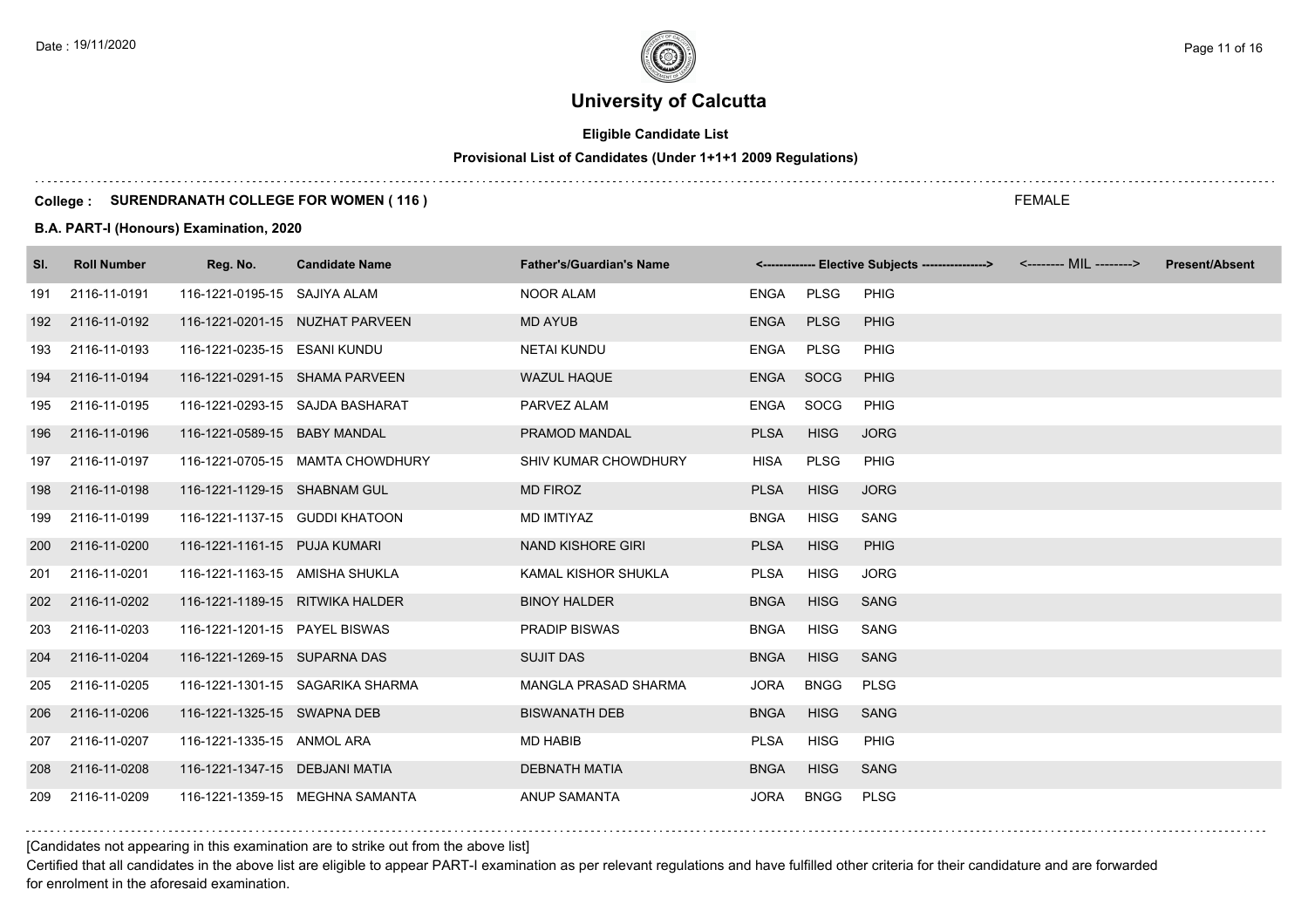# **Eligible Candidate List**

# **Provisional List of Candidates (Under 1+1+1 2009 Regulations)**

#### **College : SURENDRANATH COLLEGE FOR WOMEN ( 116 )**

#### **B.A. PART-I (Honours) Examination, 2020**

| SI. | <b>Roll Number</b> | Reg. No.                        | <b>Candidate Name</b>                   | <b>Father's/Guardian's Name</b> |             |             | <-------------- Elective Subjects ----------------> <-------- MIL --------> | <b>Present/Absent</b> |
|-----|--------------------|---------------------------------|-----------------------------------------|---------------------------------|-------------|-------------|-----------------------------------------------------------------------------|-----------------------|
| 210 | 2116-11-0210       | 116-1221-1371-15 SOMA MAJHI     |                                         | <b>GOBINDO MAJHI</b>            | <b>BNGA</b> | <b>HISG</b> | <b>SANG</b>                                                                 |                       |
| 211 | 2116-11-0211       | 116-1221-1431-15 RAJANI OJHA    |                                         | KRISHNAKANT OJHA                | <b>PLSA</b> | <b>HISG</b> | <b>JORG</b>                                                                 |                       |
| 212 | 2116-11-0212       |                                 | 116-1221-1511-15 SUNAYANI BHATTACHARJEE | LATE UTTAM BHATTACHARJEE        | <b>BNGA</b> | <b>HISG</b> | <b>SANG</b>                                                                 |                       |
| 213 | 2116-11-0213       | 116-1221-1523-15 ALIA ZARRIN    |                                         | <b>AZMAT SULTAN</b>             | <b>PLSA</b> | <b>HISG</b> | <b>GEOG</b>                                                                 |                       |
|     | 214 2116-11-0214   |                                 | 116-1221-1525-15 PARNA CHAKRABORTY      | PROVAS CHAKRABORTY              | <b>JORA</b> | <b>ENGG</b> | <b>PLSG</b>                                                                 |                       |
| 215 | 2116-11-0215       | 116-1221-1543-15 RITUPARNA JANA |                                         | AMIT KUMAR JANA                 | SANA        | <b>BNGG</b> | <b>PHIG</b>                                                                 |                       |
|     | 216 2116-11-0216   | 116-1221-1573-15 SAJDA KHATOON  |                                         | <b>AZHAR ALI</b>                | <b>EDCA</b> | <b>HISG</b> | <b>URDG</b>                                                                 |                       |
|     | 217 2116-11-0217   |                                 | 116-1221-1593-15 PUJA KUMARI SHAW       | KAILASH SHAW                    | <b>EDCA</b> | <b>HISG</b> | PHIG                                                                        |                       |
| 218 | 2116-11-0218       | 116-1221-1595-15 NUSRAT JAHAN   |                                         | LATE MD JAWED                   | <b>EDCA</b> | <b>URDG</b> | <b>HISG</b>                                                                 |                       |
| 219 | 2116-11-0219       |                                 | 116-1221-1625-15 MOMENA LASKAR          | <b>MOFIJUDDIN LASKAR</b>        | SANA        | <b>HISG</b> | <b>PHIG</b>                                                                 |                       |
| 220 | 2116-11-0220       | 116-1221-1683-15 ARPITA KUNDU   |                                         | <b>AMAL KUNDU</b>               | <b>HISA</b> | <b>PLSG</b> | SOCG                                                                        |                       |
| 221 | 2116-11-0221       |                                 | 116-1221-1759-15 ANANYA BHATTACHARJEE   | ARUN KR BHATTACHARJEE           | SANA        | <b>EDCG</b> | <b>PHIG</b>                                                                 |                       |
| 222 | 2116-11-0222       |                                 | 116-1221-1787-15 SHAHINA PARVEEN        | <b>MD IQBAL HUSSAIN</b>         | <b>EDCA</b> | <b>HISG</b> | <b>URDG</b>                                                                 |                       |
| 223 | 2116-11-0223       |                                 | 116-1221-1809-15 SHAZIA KHATOON         | <b>MD YUNUS</b>                 | <b>EDCA</b> | <b>HISG</b> | PHIG                                                                        |                       |
| 224 | 2116-11-0224       |                                 | 116-1221-1867-15 GARGI CHATTERJEE       | MR MOHAN KR CHATTERJEE          | <b>GEOA</b> | <b>EDCG</b> | <b>PLSG</b>                                                                 |                       |
| 225 | 2116-11-0225       | 116-1221-2455-15 ANKITA SINGH   |                                         | <b>BINAY KR SINGH</b>           | ENGA        | <b>PLSG</b> | <b>JORG</b>                                                                 |                       |
| 226 | 2116-11-0226       | 116-1221-2467-15 SAKILA PARVIN  |                                         | <b>HAMIDUR RAHAMAN</b>          | <b>ENGA</b> | SOCG        | PHIG                                                                        |                       |
| 227 | 2116-11-0227       | 116-1221-2523-15 ARONI PAUL     |                                         | ANIL KUMAR PAUL                 | PHIA        | EDCG        | SOCG                                                                        |                       |
| 228 | 2116-11-0228       | 116-1221-2641-15 SHAIKA KALIM   |                                         | <b>ABDUL KALIM</b>              | <b>ENGA</b> | <b>PLSG</b> | <b>JORG</b>                                                                 |                       |

FEMALE

[Candidates not appearing in this examination are to strike out from the above list]

Certified that all candidates in the above list are eligible to appear PART-I examination as per relevant regulations and have fulfilled other criteria for their candidature and are forwarded for enrolment in the aforesaid examination.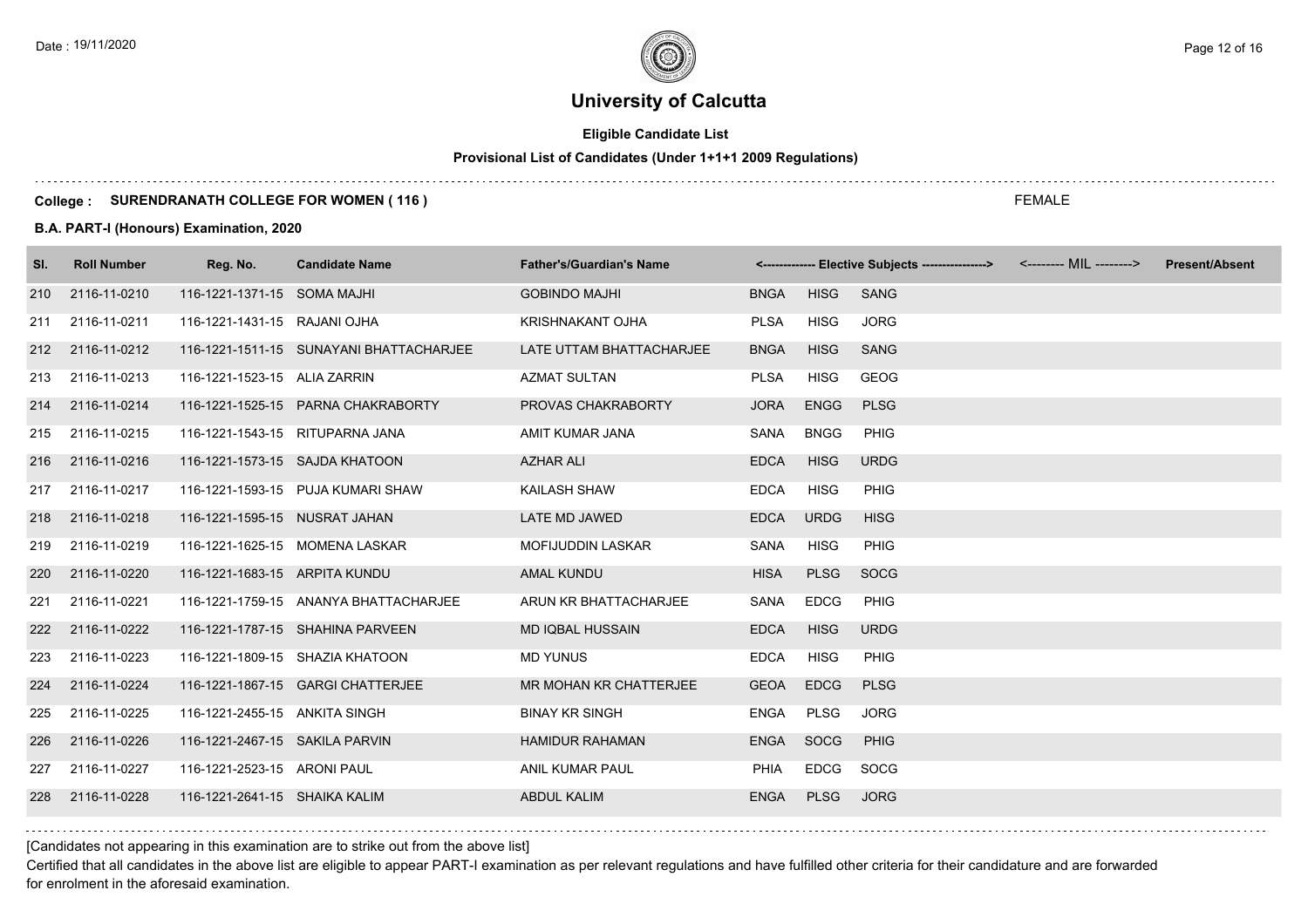# **Eligible Candidate List**

# **Provisional List of Candidates (Under 1+1+1 2009 Regulations)**

#### **College : SURENDRANATH COLLEGE FOR WOMEN ( 116 )**

#### **B.A. PART-I (Honours) Examination, 2020**

| SI. | <b>Roll Number</b> | Reg. No.                        | <b>Candidate Name</b>             | <b>Father's/Guardian's Name</b> |             |             | <------------- Elective Subjects ----------------> |  | <b>Present/Absent</b> |
|-----|--------------------|---------------------------------|-----------------------------------|---------------------------------|-------------|-------------|----------------------------------------------------|--|-----------------------|
| 229 | 2116-11-0229       | 116-1221-2723-15 SIMMI RAHMAN   |                                   | SK SACAUDDIN                    | ENGA        | PLSG        | <b>PHIG</b>                                        |  |                       |
| 230 | 2116-11-0230       | 116-1221-2851-15 SAIMA JABEEN   |                                   | <b>IFTEKHAR AHMED</b>           | <b>ENGA</b> | PHIG        | <b>PLSG</b>                                        |  |                       |
| 231 | 2116-11-0231       | 116-1221-2879-15 NAHEED IQBAL   |                                   | MD JAVED IQBAL                  | <b>ENGA</b> | PLSG        | <b>JORG</b>                                        |  |                       |
| 232 | 2116-11-0232       | 116-1221-2947-15 KAJOL AHAMED   |                                   | <b>FIROJ AHAMMAD</b>            | <b>ENGA</b> | <b>SOCG</b> | <b>JORG</b>                                        |  |                       |
| 233 | 2116-11-0233       |                                 | 116-1221-2955-15 SHAIQUA SADIQUE  | SADIQUE ALI                     | <b>PLSA</b> | <b>HISG</b> | <b>PHIG</b>                                        |  |                       |
| 234 | 2116-11-0234       | 116-1221-2957-15 SABA MURTAZA   |                                   | <b>GULAM MURTAZA</b>            | <b>PLSA</b> | <b>HISG</b> | <b>PHIG</b>                                        |  |                       |
| 235 | 2116-11-0235       | 116-1221-2959-15 UZMA AHMED     |                                   | NIAZ AHMED                      | <b>ENGA</b> | SOCG        | <b>JORG</b>                                        |  |                       |
| 236 | 2116-11-0236       |                                 | 116-1221-2965-15 CHAYANIKA BISWAS | <b>NABIN KISHORE BISWAS</b>     | <b>JORA</b> | <b>ENGG</b> | <b>ECOG</b>                                        |  |                       |
| 237 | 2116-11-0237       | 116-1221-2977-15 SANYA AYUB     |                                   | MD AYUB                         | <b>HISA</b> | <b>PLSG</b> | SOCG                                               |  |                       |
| 238 | 2116-11-0238       | 116-1222-1413-15 TIYASHA BISWAS |                                   | <b>BIJOY KUMAR BISWAS</b>       | <b>ENGA</b> | <b>PHIG</b> | SOCG                                               |  |                       |
| 239 | 2116-11-0239       | 116-1222-1673-15 BIPASHA BISWAS |                                   | <b>SHAKHA BISWAS</b>            | <b>EDCA</b> | <b>SOCG</b> | GEOG                                               |  |                       |
| 240 | 2116-11-0240       | 116-1222-1825-15 RINKU SARDAR   |                                   | <b>BALAI SARDAR</b>             | <b>PHIA</b> | <b>HISG</b> | <b>SANG</b>                                        |  |                       |
| 241 | 2116-11-0241       | 116-1222-1953-15 PALLABI MONDAL |                                   | <b>SUKHBILUS MONDAL</b>         | SANA        | <b>BNGG</b> | <b>PHIG</b>                                        |  |                       |
| 242 | 2116-11-0242       | 116-1222-2721-15 LIPIKA BARMAN  |                                   | <b>DINESH BARMAN</b>            | <b>ENGA</b> | <b>PLSG</b> | <b>PHIG</b>                                        |  |                       |
| 243 | 2116-11-0243       | 116-1223-1281-15 SATANG SAREN   |                                   | <b>SUKCHAND SAREN</b>           | <b>BNGA</b> | <b>HISG</b> | SANG                                               |  |                       |
| 244 | 2116-11-0244       | 116-1225-0031-15 ANAMA PARVEEN  |                                   | <b>MD QURBAN ANSARI</b>         | <b>ENGA</b> | <b>PLSG</b> | <b>PHIG</b>                                        |  |                       |
| 245 | 2116-11-0245       | 116-1221-3010-15 SABA AHMED     |                                   | AHMED HUSSAIN                   | ENGA        | PLSG        | <b>PHIG</b>                                        |  |                       |
| 246 | 2116-11-0246       | 116-1221-0128-14 NAMEERA NASIR  |                                   | <b>MD NASIR</b>                 | <b>ENGA</b> | <b>SOCG</b> | <b>PHIG</b>                                        |  |                       |
| 247 | 2116-11-0247       | 116-1221-0173-14 IPTIKA GHOSH   |                                   | <b>NANTU GHOSH</b>              | <b>ENGA</b> | PLSG        | <b>PHIG</b>                                        |  |                       |

[Candidates not appearing in this examination are to strike out from the above list]

Certified that all candidates in the above list are eligible to appear PART-I examination as per relevant regulations and have fulfilled other criteria for their candidature and are forwarded for enrolment in the aforesaid examination.

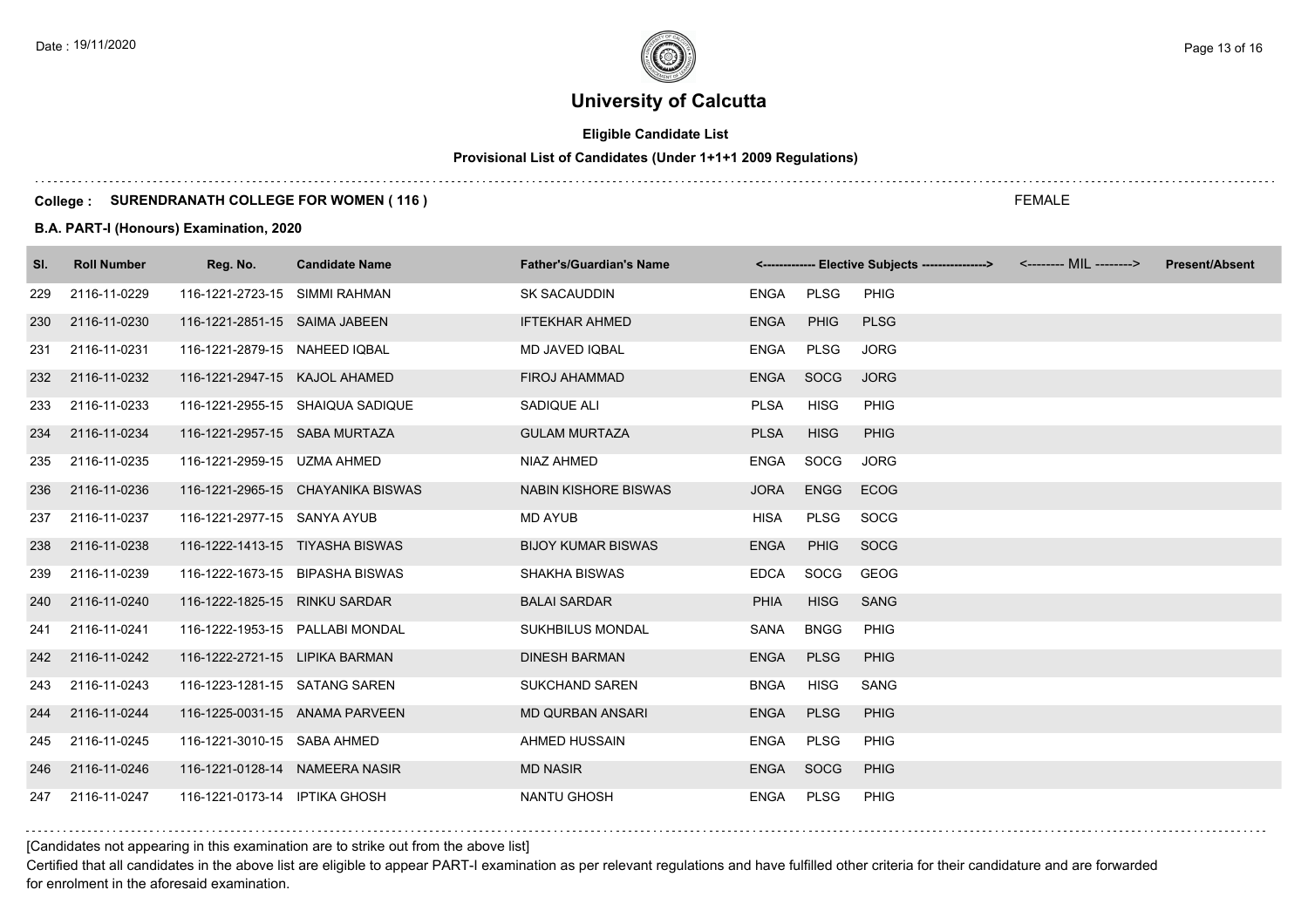# **Eligible Candidate List**

# **Provisional List of Candidates (Under 1+1+1 2009 Regulations)**

#### **College : SURENDRANATH COLLEGE FOR WOMEN ( 116 )**

#### **B.A. PART-I (Honours) Examination, 2020**

| SI. | <b>Roll Number</b> | Reg. No.                        | <b>Candidate Name</b>                | <b>Father's/Guardian's Name</b> |             |             | <------------- Elective Subjects ---------------> <-------- MIL --------> | <b>Present/Absent</b> |
|-----|--------------------|---------------------------------|--------------------------------------|---------------------------------|-------------|-------------|---------------------------------------------------------------------------|-----------------------|
| 248 | 2116-11-0248       | 116-1221-0199-14 FARHEEN BANO   |                                      | IRSGAD AHMED FAROOQUE           | ENGA PLSG   |             | PHIG                                                                      |                       |
| 249 | 2116-11-0249       |                                 | 116-1221-0272-14 FARHEEN AKHTAR      | AKHTAR HOSSAIN                  | <b>PLSA</b> | <b>HISG</b> | PHIG                                                                      |                       |
| 250 | 2116-11-0250       |                                 | 116-1222-0007-14 PRIYANKA HALDER     | <b>SUDARSON HALDER</b>          | <b>EDCA</b> | <b>HISG</b> | <b>PHIG</b>                                                               |                       |
| 251 | 2116-11-0251       | 116-1222-0103-14 SASWATI GAYEN  |                                      | <b>DILIP GAYEN</b>              | <b>ENGA</b> | <b>JORG</b> | <b>SOCG</b>                                                               |                       |
|     | 252 2116-11-0252   | 116-1224-0213-14 PRIYANKA DUTTA |                                      | PRABIR DUTTA                    | <b>JORA</b> | <b>PLSG</b> | <b>ENGG</b>                                                               |                       |
| 253 | 2116-11-0253       |                                 | 116-1221-0028-14 TABASSUM KHATUN     | RAJU SEAK                       | <b>BNGA</b> | <b>HISG</b> | SANG                                                                      |                       |
|     | 254 2116-11-0254   |                                 | 116-1221-0043-14 ROKAIYA KHATOON     | <b>MD SHAHBUDDIN</b>            | <b>EDCA</b> | <b>HISG</b> | <b>URDG</b>                                                               |                       |
| 255 | 2116-11-0255       |                                 | 116-1221-0044-14 SHABNAM PARVEEN     | LATE SK BHOLA                   | <b>EDCA</b> | <b>HISG</b> | <b>URDG</b>                                                               |                       |
| 256 | 2116-11-0256       |                                 | 116-1221-0124-14 SABRA KHATOON       | <b>AZIM ANSARI</b>              | ENGA        | <b>PLSG</b> | PHIG                                                                      |                       |
| 257 | 2116-11-0257       |                                 | 116-1221-0139-14 DARAKSHAN KHANUM    | AHIM KHAN                       | <b>ENGA</b> | PHIG        | <b>PLSG</b>                                                               |                       |
| 258 | 2116-11-0258       |                                 | 116-1221-0183-14 SANJEEDA KHATOON    | ABDUL QAIYUM                    | <b>EDCA</b> | <b>HISG</b> | <b>URDG</b>                                                               |                       |
| 259 | 2116-11-0259       | 116-1221-0209-14 DEBASMITA DAS  |                                      | DEBAPRIYA DAS                   | ENGA        | SOCG        | <b>JORG</b>                                                               |                       |
| 260 | 2116-11-0260       | 116-1221-0222-14 SANA FARHIN    |                                      | <b>MD SHAHID</b>                | <b>PLSA</b> | SOCG        | <b>PHIG</b>                                                               |                       |
| 261 | 2116-11-0261       | 116-1221-0256-14    FATMA BEGUM |                                      | MD SHAKIR ALI KHAN              | <b>PLSA</b> | <b>HISG</b> | <b>URDG</b>                                                               |                       |
|     | 262 2116-11-0262   |                                 | 116-1221-0257-14 SHAHNAZ PARVEEN     | MUKHTAR AHMAD ANSARI            | <b>PLSA</b> | <b>HISG</b> | <b>URDG</b>                                                               |                       |
| 263 | 2116-11-0263       |                                 | 116-1221-0271-14 SYEDA RASHIDA ALI   | SYED SHAHID ALI                 | PLSA        | HISG        | <b>URDG</b>                                                               |                       |
| 264 | 2116-11-0264       | 116-1222-0100-14 ANKHI BAIDYA   |                                      | NITYANANDA BAIDYA               | <b>BNGA</b> | <b>HISG</b> | <b>SANG</b>                                                               |                       |
| 265 | 2116-11-0265       |                                 | 116-1224-0251-14 NAMITA CHANDRABANSI | <b>UDAY CHANDRABANSI</b>        | <b>PLSA</b> | HISG        | <b>JORG</b>                                                               |                       |
| 266 | 2116-11-0266       |                                 | 116-1221-0014-13 PRITI KUMARI PRASAD | NAG NARAYAN PRASAD              | <b>ENGA</b> | <b>PLSG</b> | <b>PHIG</b>                                                               |                       |

[Candidates not appearing in this examination are to strike out from the above list]

Certified that all candidates in the above list are eligible to appear PART-I examination as per relevant regulations and have fulfilled other criteria for their candidature and are forwarded for enrolment in the aforesaid examination.

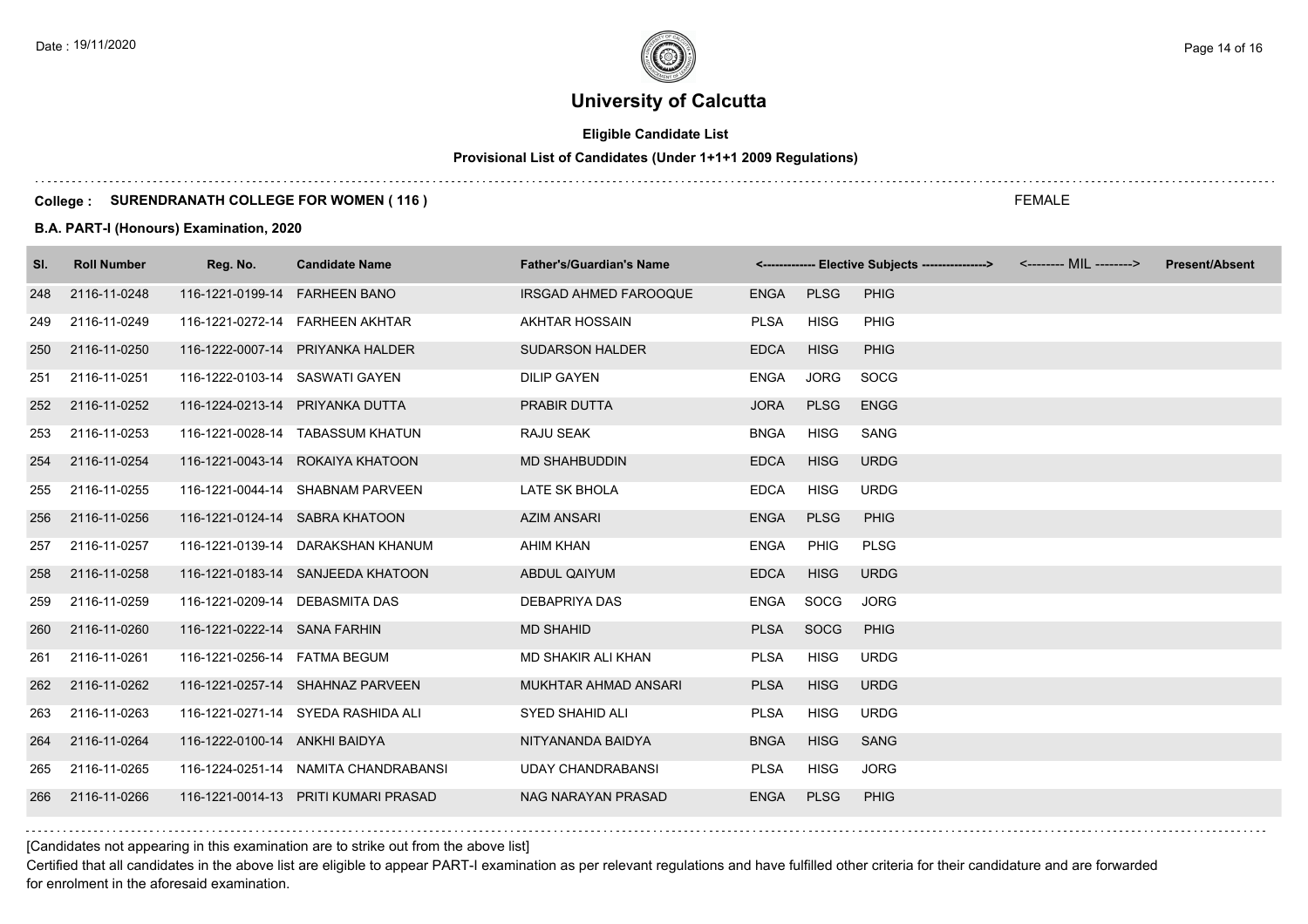# **Eligible Candidate List**

# **Provisional List of Candidates (Under 1+1+1 2009 Regulations)**

#### **College : SURENDRANATH COLLEGE FOR WOMEN ( 116 )**

#### **B.A. PART-I (Honours) Examination, 2020**

| SI. | <b>Roll Number</b> | Reg. No.                       | <b>Candidate Name</b>               | <b>Father's/Guardian's Name</b> |             |             | <------------- Elective Subjects ----------------> <-------- MIL --------> |  | <b>Present/Absent</b> |
|-----|--------------------|--------------------------------|-------------------------------------|---------------------------------|-------------|-------------|----------------------------------------------------------------------------|--|-----------------------|
| 267 | 2116-11-0267       |                                | 116-1221-0034-13 MAHAJABEEN BEGUM   | <b>MASUD ALAM</b>               | ENGA        | JORG        | SOCG                                                                       |  |                       |
| 268 | 2116-11-0268       |                                | 116-1221-0095-13 SRIRUPA CHATTERJEE | <b>KRISHNA CHATTERJEE</b>       | <b>ENGA</b> | <b>PLSG</b> | <b>PHIG</b>                                                                |  |                       |
| 269 | 2116-11-0269       | 116-1222-0492-13 ESHITA HAULI  |                                     | <b>SUJIT HAULI</b>              | SANA        | <b>EDCG</b> | <b>GEOG</b>                                                                |  |                       |
| 270 | 2116-11-0270       | 116-1222-0098-12 SUTAPA MANDAL |                                     | AMAL KRISHNA MANDAL             | <b>SANA</b> | <b>BNGG</b> | <b>PHIG</b>                                                                |  |                       |
| 271 | 2116-11-0271       | 116-1223-0859-13 ARPITA SARDAR |                                     | <b>PRAHLAD SARDAR</b>           | <b>EDCA</b> | <b>HISG</b> | <b>PHIG</b>                                                                |  |                       |
| 272 | 2116-11-0272       | 125-1221-0136-13 NAINA SHAW    |                                     | <b>SHANKAR SHAW</b>             | <b>ENGA</b> | PHIG        | <b>PLSG</b>                                                                |  |                       |
| 273 | 2116-11-0273       | 116-1221-0331-14 ANKITA PAUL   |                                     | <b>MOHAN PAUL</b>               | <b>GEOA</b> | <b>PLSG</b> | <b>EDCG</b>                                                                |  |                       |
| 274 | 2116-11-0274       |                                | 116-1221-0383-14 SAHBANA YESMIN     | <b>SK ZULFAKAR ALI</b>          | <b>GEOA</b> | <b>PLSG</b> | <b>EDCG</b>                                                                |  |                       |
| 275 | 2116-11-0275       |                                | 116-1221-0012-13 ARZOO TAMANNA      | <b>MD SALAHUDDIN</b>            | <b>ENGA</b> | PLSG        | <b>JORG</b>                                                                |  |                       |
| 276 | 2116-11-0276       |                                | 116-1222-0035-13 PRIYANKA MONDAL    | PRODEEP KUMAR MONDAL            | <b>ENGA</b> | <b>PLSG</b> | <b>PHIG</b>                                                                |  |                       |
| 277 | 2116-11-0277       |                                | 116-1221-0062-13 AISHWARYA PODDAR   | <b>BISWAJIT PODDAR</b>          | <b>ENGA</b> | <b>PHIG</b> | <b>PLSG</b>                                                                |  |                       |
| 278 | 2116-11-0278       | 116-1221-0077-13 KIRAN KUMARI  |                                     | <b>SWAPAN KUMAR</b>             | <b>ENGA</b> | <b>PLSG</b> | <b>JORG</b>                                                                |  |                       |
| 279 | 2116-11-0279       |                                | 116-1221-0093-13 SILPA BHOWMICK     | <b>SWAPAN BHOWMICK</b>          | <b>ENGA</b> | PLSG        | PHIG                                                                       |  |                       |
| 280 | 2116-11-0280       |                                | 116-1221-0328-13 SWATILEKHA GHOSH   | <b>ROBIN GHOSH</b>              | <b>BNGA</b> | <b>HISG</b> | <b>SANG</b>                                                                |  |                       |
| 281 | 2116-11-0281       |                                | 116-1221-0338-13 PURNIMA DEY SARKAR | SWAPAN DEY SARKAR               | <b>EDCA</b> | GEOG        | SOCG                                                                       |  |                       |
| 282 | 2116-11-0282       |                                | 116-1221-0380-13 MADHURIMA PAUL     | <b>SHYHMAL PAUL</b>             | <b>SANA</b> | <b>EDCG</b> | <b>PHIG</b>                                                                |  |                       |
| 283 | 2116-11-0283       |                                | 116-1221-0387-13 PIYALI CHATTERJEE  | PRADIP CHATTERJEE               | <b>PLSA</b> | JORG        | <b>HISG</b>                                                                |  |                       |
| 284 | 2116-11-0284       | 116-1222-0514-13 NILIMA HALDAR |                                     | <b>SUSANTA HALDAR</b>           | <b>BNGA</b> | <b>HISG</b> | <b>SANG</b>                                                                |  |                       |
| 285 | 2116-11-0285       | 116-1221-0605-13 ANINDITA JANA |                                     | <b>ALOKE JANA</b>               | <b>BNGA</b> | <b>HISG</b> | SANG                                                                       |  |                       |

[Candidates not appearing in this examination are to strike out from the above list]

Certified that all candidates in the above list are eligible to appear PART-I examination as per relevant regulations and have fulfilled other criteria for their candidature and are forwarded for enrolment in the aforesaid examination.